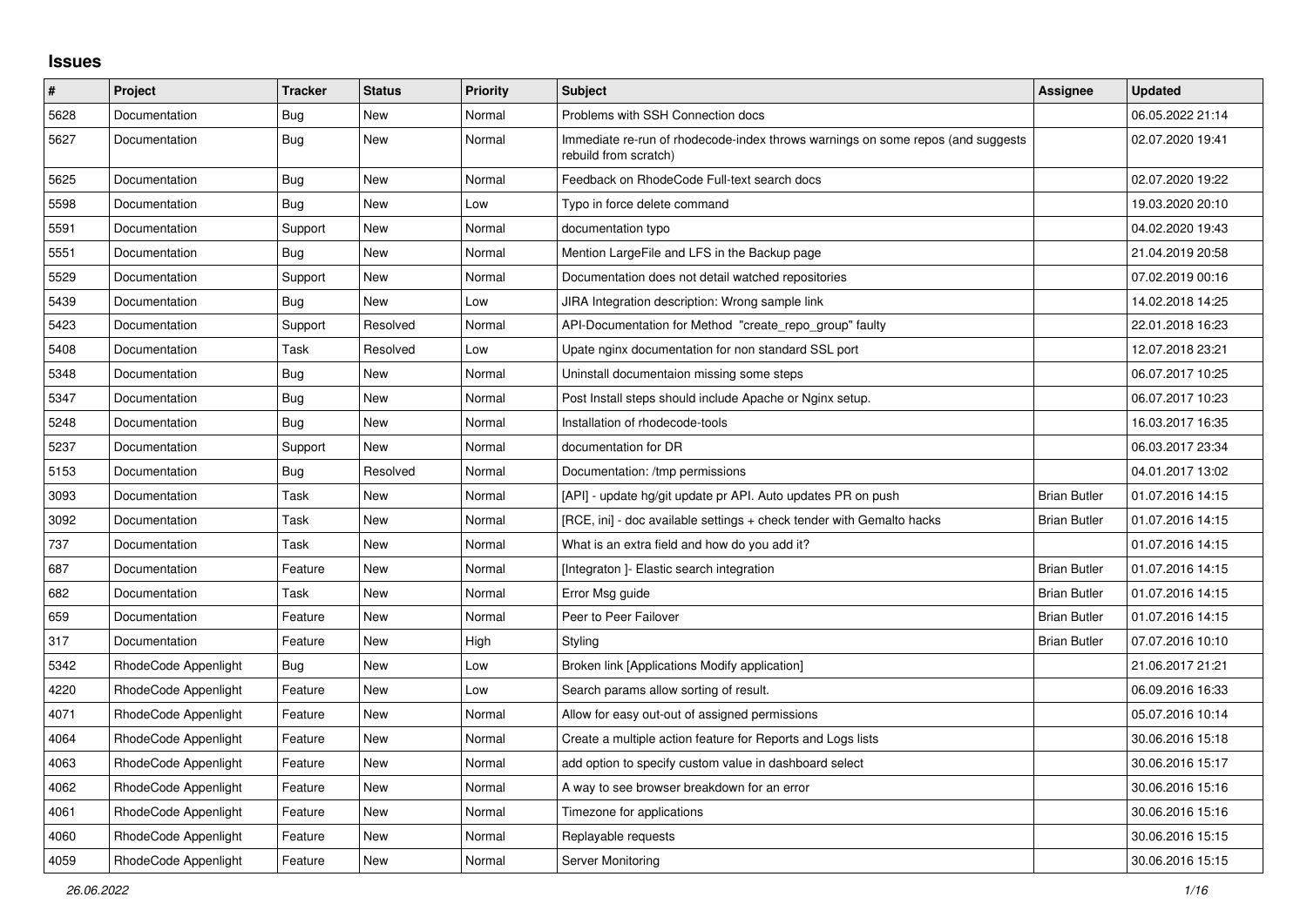| $\pmb{\#}$ | Project              | <b>Tracker</b> | <b>Status</b> | <b>Priority</b> | Subject                                                                                                                              | <b>Assignee</b>              | <b>Updated</b>   |
|------------|----------------------|----------------|---------------|-----------------|--------------------------------------------------------------------------------------------------------------------------------------|------------------------------|------------------|
| 4057       | RhodeCode Appenlight | Feature        | New           | Normal          | Negation option for search filter                                                                                                    |                              | 30.06.2016 15:12 |
| 4056       | RhodeCode Appenlight | Feature        | New           | Normal          | Optionally allow to filter graphs per machine in dashboard                                                                           |                              | 30.06.2016 15:12 |
| 4052       | RhodeCode Appenlight | Task           | New           | Normal          | release fixes                                                                                                                        | <b>Marcin Lulek</b>          | 29.06.2016 12:14 |
| 4017       | RhodeCode Appenlight | Feature        | New           | Low             | application logos need help                                                                                                          |                              | 14.06.2016 11:52 |
| 3994       | RhodeCode Appenlight | <b>Bug</b>     | <b>New</b>    | Normal          | during setup, user is given option to make admin account even if one does not exist                                                  |                              | 08.06.2016 12:44 |
| 3991       | RhodeCode Appenlight | Bug            | Resolved      | Normal          | report logs need upper margin                                                                                                        |                              | 21.06.2016 18:55 |
| 3990       | RhodeCode Appenlight | Bug            | New           | Normal          | some dashboard builder buttons are up against fields                                                                                 |                              | 07.06.2016 12:01 |
| 3989       | RhodeCode Appenlight | Bug            | Resolved      | Normal          | even up report spacing                                                                                                               |                              | 21.06.2016 18:55 |
| 3987       | RhodeCode Appenlight | Bug            | New           | Normal          | adjust footer so it's consistent with the website footer                                                                             |                              | 15.06.2016 10:20 |
| 3986       | RhodeCode Appenlight | Bug            | New           | Normal          | table headers should be left aligned                                                                                                 |                              | 07.06.2016 11:53 |
| 5680       | RhodeCode CE/EE      | <b>Bug</b>     | New           | High            | Inconsistent timezone display                                                                                                        |                              | 20.04.2022 14:15 |
| 5679       | RhodeCode CE/EE      | Bug            | New           | Normal          | Data directory continues to grow until it fills disk partition                                                                       |                              | 25.04.2022 11:42 |
| 5677       | RhodeCode CE/EE      | Support        | New           | Normal          | PR cross merge                                                                                                                       |                              | 28.01.2022 16:59 |
| 5672       | RhodeCode CE/EE      | <b>Bug</b>     | New           | Normal          | Unable to browse git repository folders with # in names                                                                              |                              | 16.12.2021 18:13 |
| 5670       | RhodeCode CE/EE      | <b>Bug</b>     | New           | Normal          | Repo-level administrators can usurp owner of repoistory                                                                              |                              | 01.12.2021 16:18 |
| 5669       | RhodeCode CE/EE      | Bug            | Resolved      | Normal          | Mercurial commit messages doesn't show cyrillic symbols                                                                              |                              | 01.10.2021 10:39 |
| 5664       | RhodeCode CE/EE      | <b>Bug</b>     | New           | Normal          | Regression: When assigning permissions, cannot see own group in auto-complete<br>without special conditions                          |                              | 29.07.2021 10:49 |
| 5662       | RhodeCode CE/EE      | Bug            | New           | Normal          | Full text search not working due to crash in whoosh                                                                                  |                              | 07.06.2022 08:31 |
| 5657       | RhodeCode CE/EE      | Bug            | New           | Normal          | Error in maintenance page                                                                                                            |                              | 30.03.2021 15:09 |
| 5656       | RhodeCode CE/EE      | Bug            | Resolved      | Normal          | Error for branch permission page                                                                                                     |                              | 30.04.2021 08:53 |
| 5655       | RhodeCode CE/EE      | <b>Bug</b>     | Resolved      | Normal          | New public gist's id is always auto generated                                                                                        |                              | 01.07.2021 12:06 |
| 5654       | RhodeCode CE/EE      | <b>Bug</b>     | New           | Normal          | Comment formatting broken when containing @ in a code block                                                                          |                              | 24.02.2021 12:10 |
| 5653       | RhodeCode CE/EE      | Feature        | New           | Normal          | Extend SSH clone to support cloning by repo id.                                                                                      | Marcin<br>Kuzminski<br>[CTO] | 17.02.2021 12:58 |
| 5652       | RhodeCode CE/EE      | Bug            | Resolved      | Normal          | Pull Requests: when title and descriptions contains character [] {} and () index out of<br>bound when attempting to comment/approve. |                              | 30.04.2021 08:53 |
| 5651       | RhodeCode CE/EE      | Bug            | Resolved      | Normal          | Pull requests can get stuck if the diff is too large (it was created by mistake but we<br>can't open it to delete it)                |                              | 30.04.2021 08:53 |
| 5649       | RhodeCode CE/EE      | Bug            | <b>New</b>    | Normal          | test-file-upload                                                                                                                     |                              | 17.12.2020 23:08 |
| 5645       | RhodeCode CE/EE      | Bug            | New           | High            | Rhodecode returns 400 Bad request on huge mercurial repos                                                                            |                              | 18.12.2020 06:29 |
| 5644       | RhodeCode CE/EE      | Bug            | New           | Normal          | PR inks to comments not working if files are collapsed                                                                               |                              | 02.12.2020 10:42 |
| 5643       | RhodeCode CE/EE      | Feature        | Resolved      | Low             | jump to bottom of review                                                                                                             |                              | 30.04.2021 08:53 |
| 5642       | RhodeCode CE/EE      | Feature        | Resolved      | Normal          | pull request version column in commit list                                                                                           |                              | 30.04.2021 08:53 |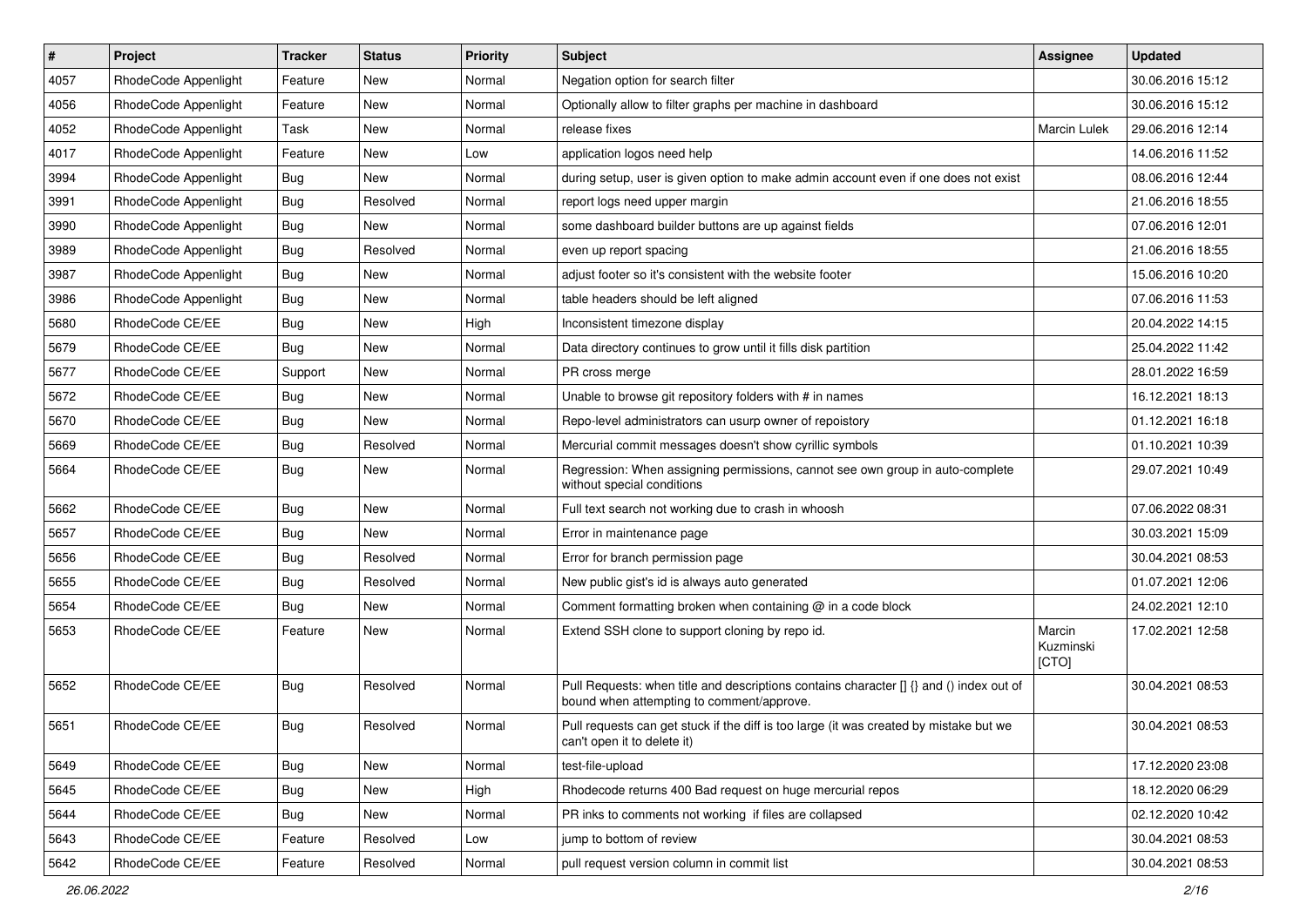| $\sharp$ | Project         | <b>Tracker</b> | <b>Status</b> | <b>Priority</b> | <b>Subject</b>                                                                                                     | Assignee | <b>Updated</b>   |
|----------|-----------------|----------------|---------------|-----------------|--------------------------------------------------------------------------------------------------------------------|----------|------------------|
| 5641     | RhodeCode CE/EE | Feature        | New           | Normal          | "Add draft" / (x) button usability                                                                                 |          | 30.11.2020 20:53 |
| 5639     | RhodeCode CE/EE | Support        | New           | High            | 500 Internal Server Error   The server has either erred  after importing Database<br>from backup                   |          | 22.11.2020 09:15 |
| 5638     | RhodeCode CE/EE | Feature        | New           | Normal          | Add "Copy full url path" button                                                                                    |          | 05.02.2021 20:23 |
| 5637     | RhodeCode CE/EE | Feature        | New           | Normal          | Clone URL templates - add per repository/namespace                                                                 |          | 29.10.2020 09:38 |
| 5636     | RhodeCode CE/EE | Bug            | Resolved      | High            | Remap and Rescan 500 Internal Server Error                                                                         |          | 30.04.2021 08:53 |
| 5635     | RhodeCode CE/EE | Feature        | Resolved      | Normal          | Remember column sorted by of the "Pull Requests You Participate In" table                                          |          | 30.11.2020 22:30 |
| 5634     | RhodeCode CE/EE | <b>Bug</b>     | Resolved      | Normal          | Quick Search Toolbar bugs out if pull request contains unicode double quote<br>character "                         |          | 12.10.2020 23:13 |
| 5633     | RhodeCode CE/EE | Bug            | Resolved      | Normal          | Moderately large pull requests fail because inefficient use of reviewer_data_json<br>column in pull requests table |          | 12.10.2020 23:13 |
| 5632     | RhodeCode CE/EE | Bug            | New           | Normal          | Missing Parent Folder for Personal Repo lacks proper handling                                                      |          | 03.08.2020 07:56 |
| 5631     | RhodeCode CE/EE | Feature        | New           | Normal          | Change target of PR                                                                                                |          | 31.07.2020 17:05 |
| 5630     | RhodeCode CE/EE | Bug            | New           | Normal          | Inline comments do not follow the line of code                                                                     |          | 21.07.2020 11:25 |
| 5629     | RhodeCode CE/EE | <b>Bug</b>     | New           | Normal          | Diff truncated on small files                                                                                      |          | 21.07.2020 08:58 |
| 5626     | RhodeCode CE/EE | <b>Bug</b>     | New           | Normal          | Whoosh full-text indexing is fully indexing all repos, not recognizing forks                                       |          | 02.07.2020 19:24 |
| 5624     | RhodeCode CE/EE | Bug            | New           | Normal          | Timeout when trying to test SMTP email configuration                                                               |          | 01.07.2020 20:01 |
| 5623     | RhodeCode CE/EE | <b>Bug</b>     | Resolved      | Normal          | Credentials for remote repository URL leaking in Repository Header                                                 |          | 22.07.2020 00:47 |
| 5622     | RhodeCode CE/EE | Bug            | Resolved      | High            | Upgrade from 4.18.3 to 4.19.3 broke all PRs                                                                        |          | 28.07.2020 16:44 |
| 5621     | RhodeCode CE/EE | <b>Bug</b>     | Resolved      | Urgent          | $LDAP + User Groups authentication playing not working after upgrade to 4.19.x$                                    |          | 15.06.2020 17:56 |
| 5620     | RhodeCode CE/EE | Bug            | Resolved      | Normal          | Regression of mail rendering in Thunderbird                                                                        |          | 15.06.2020 16:45 |
| 5619     | RhodeCode CE/EE | Bug            | Resolved      | Normal          | Setting Landing Commit to SVN Trunk results in Files tab hitting a 404                                             |          | 04.06.2020 23:51 |
| 5618     | RhodeCode CE/EE | Support        | New           | Normal          | Getting HTTP 502 Bad Gateway when trying to push (or clone) on a slow network                                      |          | 27.05.2020 21:56 |
| 5617     | RhodeCode CE/EE | Feature        | New           | Normal          | Allow PRs to non-head bookmarks                                                                                    |          | 20.05.2020 12:25 |
| 5615     | RhodeCode CE/EE | Feature        | Resolved      | Normal          | Misleading message in PR diff view "File was deleted in this version"                                              | Daniel D | 23.04.2020 17:40 |
| 5614     | RhodeCode CE/EE | Feature        | Resolved      | Normal          | Show context function name in hg diffs                                                                             |          | 23.04.2020 13:43 |
| 5613     | RhodeCode CE/EE | Feature        | New           | Low             | Feature Request: Issue tracker link in new tab/window                                                              |          | 03.10.2021 23:25 |
| 5612     | RhodeCode CE/EE | Bug            | New           | Low             | CPU cores getting maxed out by VCSServer on Repository Size request                                                |          | 03.10.2021 23:25 |
| 5611     | RhodeCode CE/EE | Feature        | Resolved      | Normal          | Add information "is the pull request up to date?" in the PR page                                                   |          | 03.10.2021 23:24 |
| 5610     | RhodeCode CE/EE | Bug            | Resolved      | Normal          | Files navigation looses the at= <name> marker</name>                                                               | Daniel D | 03.10.2021 23:23 |
| 5609     | RhodeCode CE/EE | Support        | Resolved      | Normal          | Change git diff algorithm                                                                                          |          | 31.03.2020 22:08 |
| 5608     | RhodeCode CE/EE | <b>Bug</b>     | Resolved      | High            | svn+ssh user set incorrectly                                                                                       | Daniel D | 31.03.2020 18:21 |
| 5606     | RhodeCode CE/EE | Bug            | Resolved      | High            | SVN + ssh subdirectory failure                                                                                     | Daniel D | 09.04.2020 03:29 |
| 5605     | RhodeCode CE/EE | Bug            | Resolved      | Normal          | Cannot set subversion compatibility to 1.10                                                                        |          | 30.03.2020 17:27 |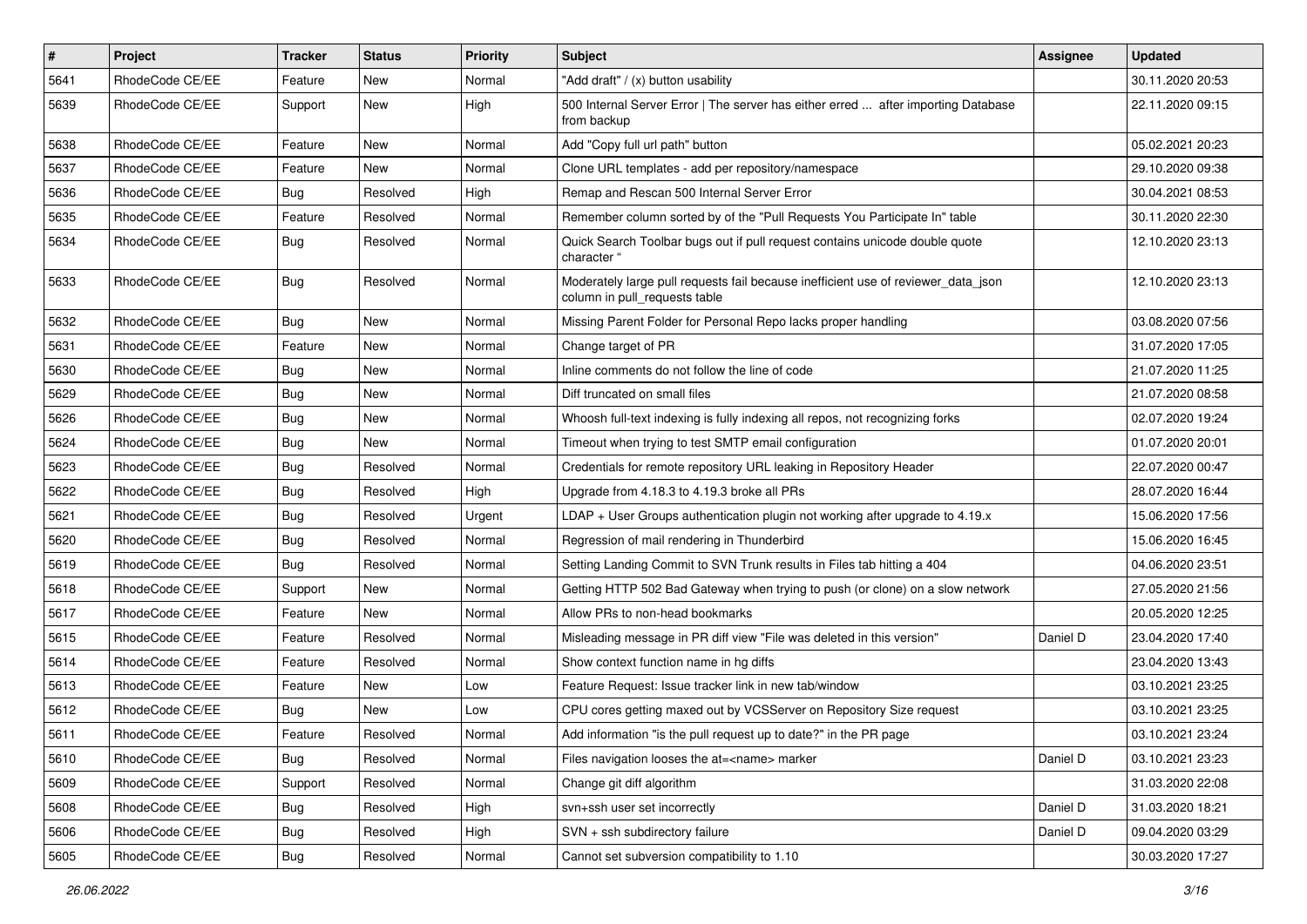| $\vert$ # | Project         | <b>Tracker</b> | <b>Status</b> | <b>Priority</b> | Subject                                                                                        | Assignee        | <b>Updated</b>   |
|-----------|-----------------|----------------|---------------|-----------------|------------------------------------------------------------------------------------------------|-----------------|------------------|
| 5604      | RhodeCode CE/EE | <b>Bug</b>     | Resolved      | High            | Search error on second result page                                                             | Daniel D        | 30.03.2020 16:01 |
| 5603      | RhodeCode CE/EE | Feature        | Resolved      | Normal          | Code search - highlight matching search terms                                                  |                 | 30.03.2020 11:16 |
| 5602      | RhodeCode CE/EE | Feature        | Resolved      | Normal          | Copy full path only copies partial                                                             | Daniel D        | 30.03.2020 16:04 |
| 5601      | RhodeCode CE/EE | Feature        | Resolved      | Normal          | Default navigation should be by branch name not commit id                                      |                 | 04.06.2020 23:51 |
| 5600      | RhodeCode CE/EE | Feature        | New           | Normal          | Change default repository landing page                                                         |                 | 27.01.2021 01:04 |
| 5599      | RhodeCode CE/EE | <b>Bug</b>     | Resolved      | Normal          | SVN navigation to trunk fails                                                                  | Daniel D        | 04.04.2020 11:21 |
| 5596      | RhodeCode CE/EE | <b>Bug</b>     | Resolved      | Normal          | Pull Request duplicated after description edit                                                 |                 | 14.04.2020 13:28 |
| 5595      | RhodeCode CE/EE | Feature        | New           | Normal          | Group code review mail notification                                                            |                 | 03.03.2020 10:17 |
| 5594      | RhodeCode CE/EE | <b>Bug</b>     | Resolved      | Normal          | Credentials in Repository Settings for Pull requests are exposed                               |                 | 28.05.2020 20:25 |
| 5593      | RhodeCode CE/EE | Support        | New           | Normal          | SSH connections                                                                                |                 | 17.02.2020 16:18 |
| 5590      | RhodeCode CE/EE | <b>Bug</b>     | New           | Normal          | Pull Request creation takes 2 minutes                                                          |                 | 28.05.2020 20:48 |
| 5588      | RhodeCode CE/EE | <b>Bug</b>     | New           | Normal          | wrong rendering of issue tracker pattern                                                       |                 | 29.01.2020 11:24 |
| 5587      | RhodeCode CE/EE | <b>Bug</b>     | Resolved      | Normal          | Broken metatags in 4.18.1                                                                      | Marcin Lulek    | 29.01.2020 11:46 |
| 5586      | RhodeCode CE/EE | Feature        | New           | Normal          | @mention should be a link                                                                      |                 | 29.01.2020 11:46 |
| 5585      | RhodeCode CE/EE | Feature        | Resolved      | Normal          | Minimize downtime on rccontrol upgrade                                                         |                 | 27.03.2020 09:45 |
| 5584      | RhodeCode CE/EE | Feature        | New           | Normal          | "update pull request link" message on vcs client                                               |                 | 23.01.2020 10:32 |
| 5583      | RhodeCode CE/EE | Feature        | Resolved      | Normal          | rcextensions hook for pull request comment                                                     |                 | 23.04.2020 13:42 |
| 5581      | RhodeCode CE/EE | Feature        | Resolved      | Normal          | expose `send_email` option in the HTTP API, for `comment_commit` and<br>`comment pull request` | Daniel D        | 29.01.2020 11:46 |
| 5579      | RhodeCode CE/EE | Bug            | Resolved      | Normal          | JS bug when a commit message can be parsed as a number                                         | Daniel D        | 20.01.2020 10:04 |
| 5576      | RhodeCode CE/EE | <b>Bug</b>     | Resolved      | High            | Hosting many repositories                                                                      | Craig Fairhurst | 12.02.2020 12:55 |
| 5575      | RhodeCode CE/EE | Bug            | Resolved      | Low             | Filtering username containing '-' does not work in Admin audit log panel                       |                 | 20.01.2020 10:04 |
| 5574      | RhodeCode CE/EE | Feature        | Resolved      | Normal          | hg: Information for external hooks                                                             |                 | 30.07.2020 15:40 |
| 5573      | RhodeCode CE/EE | <b>Bug</b>     | Resolved      | Normal          | Wrong notification Base Url for Email-Integrations                                             |                 | 16.01.2020 08:53 |
| 5571      | RhodeCode CE/EE | <b>Bug</b>     | Resolved      | Normal          | redmine does not work with firefox any more                                                    |                 | 25.10.2019 12:38 |
| 5570      | RhodeCode CE/EE | <b>Bug</b>     | New           | Normal          | Remap repositories always fail in RhodeCode community                                          |                 | 04.10.2019 14:50 |
| 5569      | RhodeCode CE/EE | <b>Bug</b>     | Resolved      | Normal          | SshWrapper error                                                                               |                 | 21.01.2020 02:02 |
| 5567      | RhodeCode CE/EE | <b>Bug</b>     | Resolved      | High            | Error after PR was updated                                                                     |                 | 20.01.2020 10:04 |
| 5561      | RhodeCode CE/EE | <b>Bug</b>     | Resolved      | Normal          | PR diff doesn't update when target changes                                                     |                 | 21.05.2020 11:53 |
| 5560      | RhodeCode CE/EE | <b>Bug</b>     | Resolved      | High            | Check all permission API function to flush caches for auth_perms                               |                 | 08.06.2021 23:56 |
| 5559      | RhodeCode CE/EE | <b>Bug</b>     | New           | Normal          | Timezone handling issue on repos list                                                          |                 | 07.07.2019 22:19 |
| 5558      | RhodeCode CE/EE | <b>Bug</b>     | Resolved      | Low             | Commit compare window covers text                                                              |                 | 08.07.2019 18:12 |
| 5557      | RhodeCode CE/EE | <b>Bug</b>     | Resolved      | Normal          | Consider removing slashes from the RSS feed names                                              |                 | 31.10.2019 19:54 |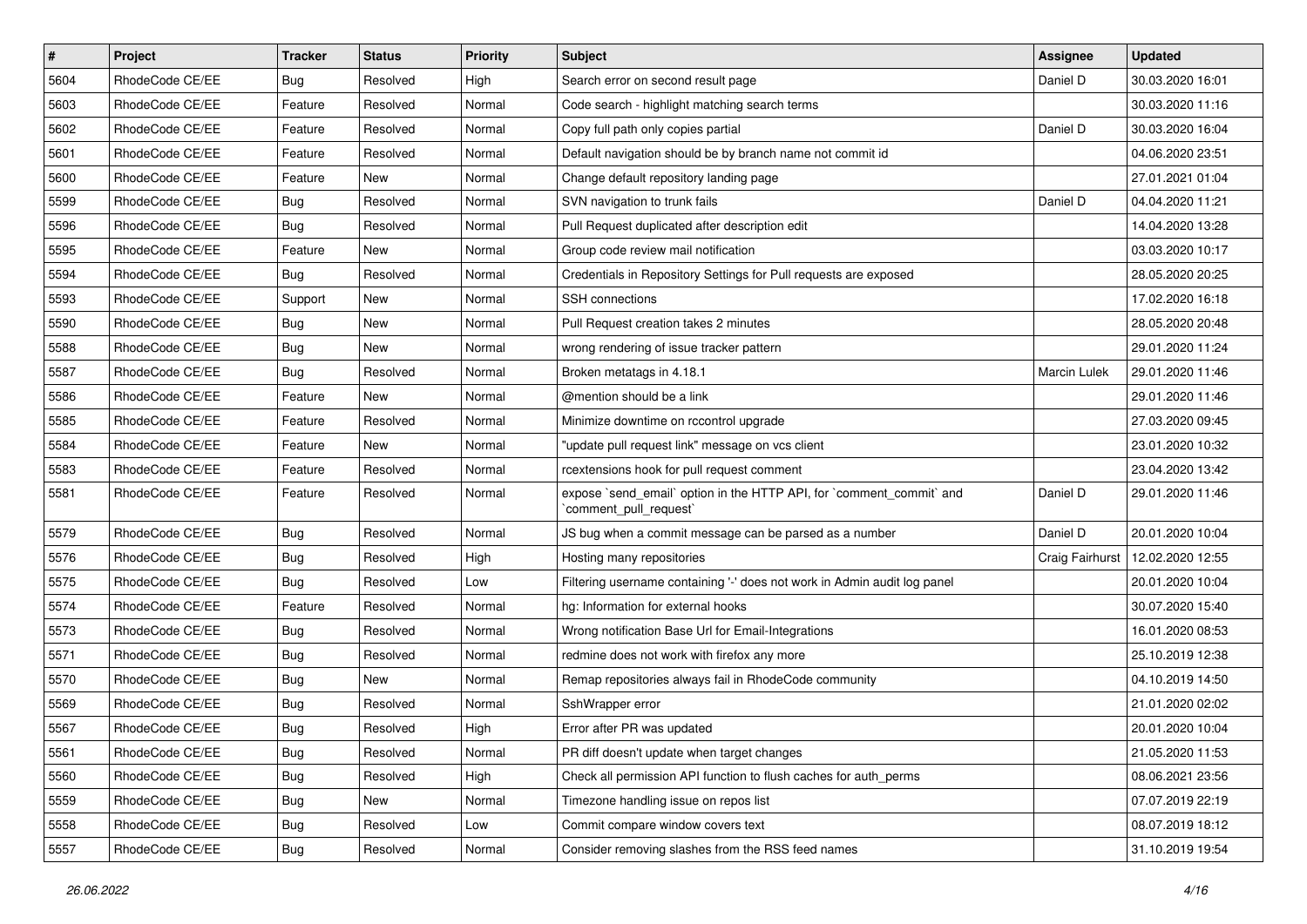| $\#$ | Project         | Tracker    | <b>Status</b> | <b>Priority</b> | Subject                                                                                                                           | <b>Assignee</b>    | <b>Updated</b>   |
|------|-----------------|------------|---------------|-----------------|-----------------------------------------------------------------------------------------------------------------------------------|--------------------|------------------|
| 5556 | RhodeCode CE/EE | <b>Bug</b> | New           | Normal          | After upgrade RhodeCode Enterprise, pull request via API adds repo owner as<br>default reviewer                                   |                    | 01.01.2020 13:09 |
| 5555 | RhodeCode CE/EE | Bug        | Resolved      | Normal          | Making Repository Public does not update the Default User Permissions                                                             |                    | 28.05.2020 20:26 |
| 5554 | RhodeCode CE/EE | Support    | Resolved      | Normal          | How to increase number of commits shown in pagination on dashboard and<br>changelog                                               |                    | 21.01.2020 02:08 |
| 5553 | RhodeCode CE/EE | Bug        | <b>New</b>    | Normal          | Exceptions Tracker - Exception ID: 140095575901360 after upgrade to the lastes<br>version                                         | Thierry<br>Wynsdau | 10.07.2019 10:33 |
| 5552 | RhodeCode CE/EE | Feature    | <b>New</b>    | High            | PR dependency across repos                                                                                                        |                    | 22.06.2019 01:15 |
| 5550 | RhodeCode CE/EE | <b>Bug</b> | New           | Normal          | 500 Internal Server Error   The server has either erred or is incapable of performing<br>the requested operation.                 |                    | 18.04.2019 17:12 |
| 5548 | RhodeCode CE/EE | Feature    | New           | Normal          | Initial Search API                                                                                                                | Peter Colledge     | 07.07.2019 22:21 |
| 5547 | RhodeCode CE/EE | <b>Bug</b> | New           | Normal          | UI not consistent between Firefox and Chrome                                                                                      |                    | 01.03.2019 23:35 |
| 5546 | RhodeCode CE/EE | Support    | Resolved      | Normal          | experiments with mercurial 4.9                                                                                                    |                    | 26.03.2019 09:23 |
| 5545 | RhodeCode CE/EE | Bug        | <b>New</b>    | Normal          | Merge commit to contain the username/reponame of the origin                                                                       |                    | 28.02.2019 13:46 |
| 5544 | RhodeCode CE/EE | Support    | Resolved      | Normal          | Use of authentication token with LDAP account results in account lockout when max<br>bad password attempts are configured in LDAP |                    | 27.02.2019 10:09 |
| 5543 | RhodeCode CE/EE | Feature    | New           | Normal          | Repo API should have equivalent get_repo_audit_logs() to User API call<br>get_user_audit_logs()                                   |                    | 26.02.2019 12:22 |
| 5541 | RhodeCode CE/EE | Support    | New           | Normal          | <b>SVN Settings: Repository Patterns</b>                                                                                          |                    | 16.12.2019 15:35 |
| 5540 | RhodeCode CE/EE | <b>Bug</b> | New           | Normal          | Rhode Code 4.15.2 VCS Caching(?) behaviour                                                                                        |                    | 25.02.2019 17:01 |
| 5538 | RhodeCode CE/EE | <b>Bug</b> | New           | Normal          | internal server error (UnicodeDecodeError) during rhodecode-index request                                                         |                    | 20.02.2019 14:43 |
| 5537 | RhodeCode CE/EE | Task       | Resolved      | Normal          | Add owner to create_pull_request API                                                                                              |                    | 28.02.2019 13:52 |
| 5536 | RhodeCode CE/EE | Feature    | Resolved      | Low             | Ability to disable server-side SSH key generation                                                                                 |                    | 28.02.2019 13:52 |
| 5530 | RhodeCode CE/EE | <b>Bug</b> | Resolved      | Normal          | Email integration has incorrect url                                                                                               |                    | 09.02.2019 10:33 |
| 5528 | RhodeCode CE/EE | Bug        | Resolved      | High            | Empty Unicode file causes the PR to return HTTP 500                                                                               |                    | 28.02.2019 13:52 |
| 5527 | RhodeCode CE/EE | Support    | New           | Normal          | API: expose human readable failure reason                                                                                         |                    | 30.01.2019 17:43 |
| 5524 | RhodeCode CE/EE | Bug        | New           | High            | Cannot log into RhodeCode anymore                                                                                                 |                    | 15.01.2019 17:08 |
| 5523 | RhodeCode CE/EE | <b>Bug</b> | Resolved      | High            | user from AD is asked to change his password when logs in.                                                                        | Thierry<br>Wynsdau | 28.05.2020 20:28 |
| 5522 | RhodeCode CE/EE | <b>Bug</b> | Resolved      | Low             | vcsserver fails when url contains extra "/"                                                                                       |                    | 28.02.2019 13:52 |
| 5521 | RhodeCode CE/EE | Bug        | Resolved      | Normal          | Proxing SVN http requests does not work when using prefix for rhodecode.                                                          |                    | 28.02.2019 13:52 |
| 5520 | RhodeCode CE/EE | Feature    | Resolved      | Normal          | Show the head commits shas when the merge is prevented due to multiple heads                                                      |                    | 28.02.2019 13:52 |
| 5519 | RhodeCode CE/EE | Bug        | New           | High            | User unable to fork the repo despite setting Repository Forking to Disabled                                                       |                    | 11.12.2018 22:21 |
| 5518 | RhodeCode CE/EE | <b>Bug</b> | Resolved      | Normal          | Zero-sized files in /rhodecode/config/rcextensions/examples                                                                       |                    | 21.01.2020 02:18 |
| 5517 | RhodeCode CE/EE | <b>Bug</b> | Resolved      | Urgent          | Problem with upgrading to Community-4.15                                                                                          |                    | 11.12.2018 06:32 |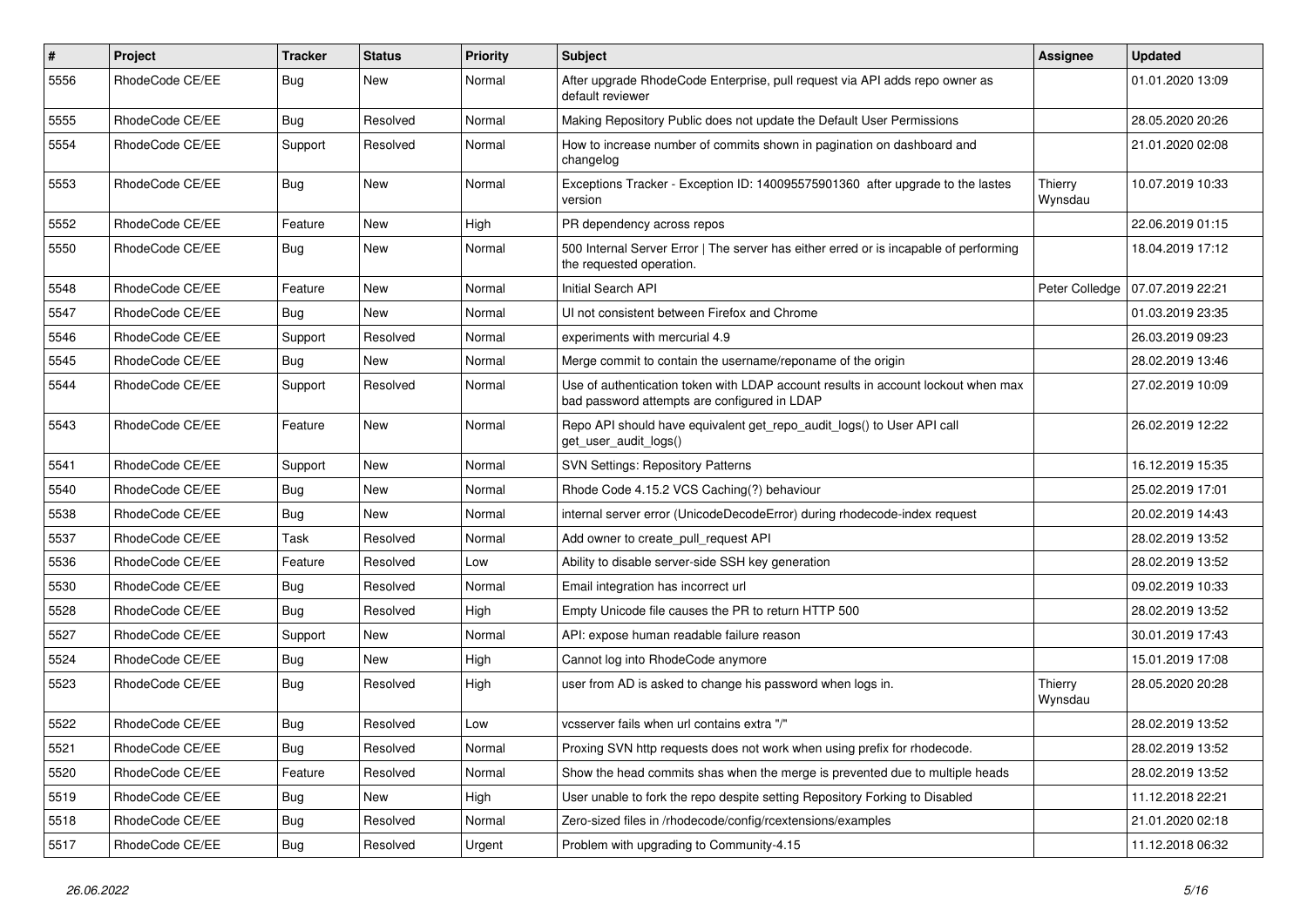| #    | Project         | <b>Tracker</b> | <b>Status</b> | <b>Priority</b> | <b>Subject</b>                                                                                             | <b>Assignee</b>    | <b>Updated</b>   |
|------|-----------------|----------------|---------------|-----------------|------------------------------------------------------------------------------------------------------------|--------------------|------------------|
| 5516 | RhodeCode CE/EE | Support        | Resolved      | High            | Cannot log into RhodeCode                                                                                  | Thierry<br>Wynsdau | 28.05.2020 20:28 |
| 5515 | RhodeCode CE/EE | Bug            | Resolved      | Normal          | PR default reviewer is incorrect                                                                           |                    | 28.02.2019 13:52 |
| 5513 | RhodeCode CE/EE | Bug            | Resolved      | High            | Gist: GitHub flavoured markdown gist creation fails                                                        |                    | 07.07.2019 22:21 |
| 5512 | RhodeCode CE/EE | Bug            | <b>New</b>    | Normal          | Show commit phase in summary view                                                                          |                    | 09.11.2018 21:37 |
| 5511 | RhodeCode CE/EE | Feature        | New           | Normal          | New feature to synchronize the fork with the remote repo from the summary page                             |                    | 13.11.2018 01:23 |
| 5510 | RhodeCode CE/EE | Bug            | <b>New</b>    | High            | AssertionError: unexpected parameters: user_agent & hook_type                                              |                    | 31.07.2021 11:14 |
| 5509 | RhodeCode CE/EE | Bug            | New           | Normal          | Remove `limportant attributes` from UI elements                                                            |                    | 07.12.2018 07:40 |
| 5507 | RhodeCode CE/EE | Bug            | Resolved      | Normal          | Markdown rendering needs improvement                                                                       |                    | 15.08.2019 15:40 |
| 5506 | RhodeCode CE/EE | <b>Bug</b>     | <b>New</b>    | Normal          | Web UI fonts are not looking good and is difficult to read for people with low vision                      |                    | 26.10.2018 09:38 |
| 5505 | RhodeCode CE/EE | Bug            | Resolved      | Normal          | Notification emails from RhodeCode is garbled in Outlook 2016 web client                                   |                    | 07.12.2018 09:49 |
| 5504 | RhodeCode CE/EE | Feature        | New           | Normal          | Buttons to copy commit hash and to expand the commit message in the repo<br>summary view                   |                    | 26.10.2018 00:59 |
| 5503 | RhodeCode CE/EE | Support        | <b>New</b>    | Normal          | failed to upgrade to 4.13.3                                                                                |                    | 06.11.2018 18:28 |
| 5502 | RhodeCode CE/EE | <b>Bug</b>     | Resolved      | High            | 500 error when using multiple custom branch permissions                                                    |                    | 07.12.2018 09:49 |
| 5500 | RhodeCode CE/EE | Bug            | New           | Normal          | How to enable/set "RC_SKIP_HOOKS" to disable svn hooks?                                                    |                    | 02.10.2018 07:45 |
| 5499 | RhodeCode CE/EE | Support        | New           | Normal          | ERROR [celery.worker.consumer.consumer] consumer: Cannot connect                                           |                    | 11.09.2018 08:39 |
| 5497 | RhodeCode CE/EE | Support        | <b>New</b>    | Normal          | hg push hangs                                                                                              |                    | 30.08.2018 22:15 |
| 5496 | RhodeCode CE/EE | Support        | New           | Normal          | database migration 4.11.6 mysql to 4.12.4 postgres                                                         |                    | 27.08.2018 21:17 |
| 5495 | RhodeCode CE/EE | Support        | New           | Normal          | Idap to crowd users_groups sync source                                                                     |                    | 10.09.2018 22:09 |
| 5494 | RhodeCode CE/EE | Bug            | New           | Normal          | rccontrol's python package management causes slow VCS SSH                                                  |                    | 02.04.2019 11:56 |
| 5492 | RhodeCode CE/EE | Bug            | <b>New</b>    | Normal          | VCSServer + SVN 1.10                                                                                       |                    | 26.07.2018 15:01 |
| 5491 | RhodeCode CE/EE | Support        | <b>New</b>    | Urgent          | Upgrade RhodeCode Community + VCSSERVER from 4.10.4 to 4.12.4, pull request<br>stop working with reviewers |                    | 30.08.2018 09:47 |
| 5490 | RhodeCode CE/EE | Bug            | Resolved      | Normal          | Changes to repo group permissions via API are not audit logged                                             |                    | 28.02.2019 13:52 |
| 5489 | RhodeCode CE/EE | Bug            | Resolved      | High            | grant_user_permission_to_repo_group API call fails to set permissions on child<br>repos                    |                    | 11.07.2018 09:57 |
| 5484 | RhodeCode CE/EE | Support        | <b>New</b>    | Normal          | Setting up ssh, remote hg not found                                                                        |                    | 06.07.2018 23:41 |
| 5482 | RhodeCode CE/EE | Bug            | Resolved      | Normal          | Changing a repo's 'Remote pull uri' in its Settings fails with 'No repo type specified'                    |                    | 31.10.2018 08:37 |
| 5475 | RhodeCode CE/EE | <b>Bug</b>     | New           | Normal          | Unable to locate user in OpenLDAP directory via Idaps                                                      |                    | 08.06.2018 20:06 |
| 5471 | RhodeCode CE/EE | Bug            | New           | Normal          | Webhook integration failing: need more than 3 values to unpack                                             |                    | 01.06.2018 02:26 |
| 5469 | RhodeCode CE/EE | Feature        | Resolved      | Normal          | elastisearch > 2.x not supported ?                                                                         |                    | 21.01.2020 02:19 |
| 5468 | RhodeCode CE/EE | Support        | New           | Normal          | Check logic for updating last commit for repository groups                                                 |                    | 30.08.2018 09:47 |
| 5462 | RhodeCode CE/EE | <b>Bug</b>     | New           | Normal          | create_repo api fails with celery enabled                                                                  |                    | 10.07.2018 17:49 |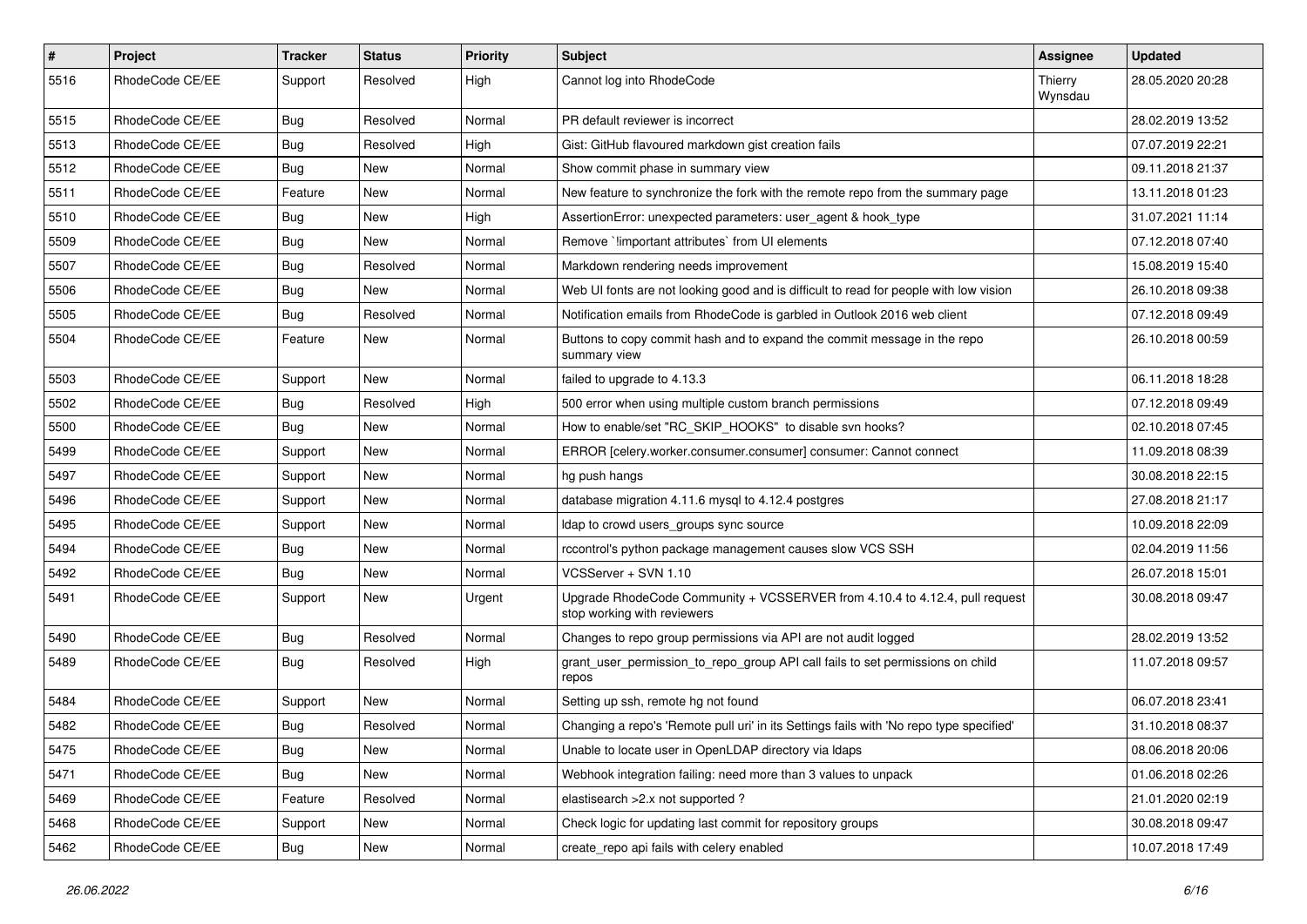| $\vert$ # | Project         | <b>Tracker</b> | <b>Status</b> | <b>Priority</b> | <b>Subject</b>                                                                                                                                                                       | Assignee                     | <b>Updated</b>   |
|-----------|-----------------|----------------|---------------|-----------------|--------------------------------------------------------------------------------------------------------------------------------------------------------------------------------------|------------------------------|------------------|
| 5461      | RhodeCode CE/EE | Bug            | Resolved      | Normal          | Changes to user group permissions via API are not audit logged                                                                                                                       |                              | 30.08.2018 09:47 |
| 5460      | RhodeCode CE/EE | Bug            | <b>New</b>    | Low             | Repo creation stuck when remote clone returns partial http code 500                                                                                                                  |                              | 06.07.2018 19:14 |
| 5457      | RhodeCode CE/EE | Bug            | Resolved      | Normal          | Internal server error on full-text search settings page with Elasticsearch                                                                                                           |                              | 16.04.2018 09:08 |
| 5444      | RhodeCode CE/EE | Bug            | Resolved      | Normal          | Error while creating a pull request on a Mercurial repository                                                                                                                        |                              | 17.04.2018 22:29 |
| 5442      | RhodeCode CE/EE | Feature        | Resolved      | Low             | Preview of Jupyter notebooks                                                                                                                                                         | Marcin<br>Kuzminski<br>[CTO] | 16.01.2019 16:33 |
| 5441      | RhodeCode CE/EE | Feature        | <b>New</b>    | Low             | Some files not parsed as XML files                                                                                                                                                   | Marcin<br>Kuzminski<br>[CTO] | 12.06.2018 12:23 |
| 5436      | RhodeCode CE/EE | Bug            | Resolved      | High            | Unable To Open Pull Request in 4.11.2                                                                                                                                                |                              | 14.02.2018 11:14 |
| 5434      | RhodeCode CE/EE | <b>Bug</b>     | Resolved      | Immediate       | Locale problem                                                                                                                                                                       |                              | 01.10.2021 09:51 |
| 5433      | RhodeCode CE/EE | <b>Bug</b>     | Resolved      | High            | RhodeCode Community 4.11 doesn't handle HG largefiles extension                                                                                                                      |                              | 01.02.2018 20:08 |
| 5414      | RhodeCode CE/EE | Bug            | <b>New</b>    | High            | When Opening New Pull Request, Target Revision Default Is Undesireable                                                                                                               |                              | 11.04.2018 23:20 |
| 5412      | RhodeCode CE/EE | Bug            | Resolved      | Normal          | Webhook for "pullrequest commented" event returns incomplete data                                                                                                                    |                              | 27.02.2018 18:00 |
| 5410      | RhodeCode CE/EE | Bug            | <b>New</b>    | Normal          | After converting to CE, we get the following error when trying to view some repos in<br>the UI: "UnicodeDecodeError: 'ascii' codec can't decode byte" (full error in<br>Description) |                              | 25.01.2018 20:45 |
| 5406      | RhodeCode CE/EE | Bug            | <b>New</b>    | Normal          | <b>Installer Fails</b>                                                                                                                                                               |                              | 01.12.2017 11:52 |
| 5405      | RhodeCode CE/EE | Bug            | <b>New</b>    | Normal          | Add repository from UI leads to HTTP/404                                                                                                                                             |                              | 28.11.2017 11:39 |
| 5404      | RhodeCode CE/EE | Task           | <b>New</b>    | Normal          | Add an option to detach review rules when deleting an user                                                                                                                           |                              | 22.11.2017 11:23 |
| 5400      | RhodeCode CE/EE | Task           | <b>New</b>    | Normal          | User group - subgroup support                                                                                                                                                        |                              | 06.11.2017 22:00 |
| 5399      | RhodeCode CE/EE | Bug            | In Progress   | High            | Issues with Git LFS integration                                                                                                                                                      |                              | 07.07.2019 22:21 |
| 5396      | RhodeCode CE/EE | Feature        | Resolved      | Normal          | Merge state with shadow repo should be created during pull request                                                                                                                   |                              | 12.10.2017 21:57 |
| 5395      | RhodeCode CE/EE | Support        | Resolved      | Normal          | Svn protocols and performance                                                                                                                                                        |                              | 04.04.2019 18:08 |
| 5394      | RhodeCode CE/EE | Support        | <b>New</b>    | Normal          | SVN to Git / Mercurial Migration                                                                                                                                                     |                              | 03.10.2017 09:29 |
| 5391      | RhodeCode CE/EE | Task           | Resolved      | High            | Secure Email change                                                                                                                                                                  |                              | 17.04.2018 21:50 |
| 5386      | RhodeCode CE/EE | Task           | Resolved      | Normal          | Increase security for Email Change                                                                                                                                                   | Marcin<br>Kuzminski<br>[CTO] | 17.02.2018 17:29 |
| 5382      | RhodeCode CE/EE | Feature        | New           | Normal          | Support for repository aliases                                                                                                                                                       | Marcin<br>Kuzminski<br>[CTO] | 04.09.2017 15:17 |
| 5381      | RhodeCode CE/EE | <b>Bug</b>     | Resolved      | Normal          | Email integration changeset links invalid                                                                                                                                            |                              | 06.09.2017 12:29 |
| 5380      | RhodeCode CE/EE | <b>Bug</b>     | Resolved      | Normal          | repo commits pageintion error                                                                                                                                                        |                              | 06.09.2017 19:16 |
| 5379      | RhodeCode CE/EE | <b>Bug</b>     | Resolved      | Normal          | Journal RSS feed errors                                                                                                                                                              |                              | 01.09.2017 16:40 |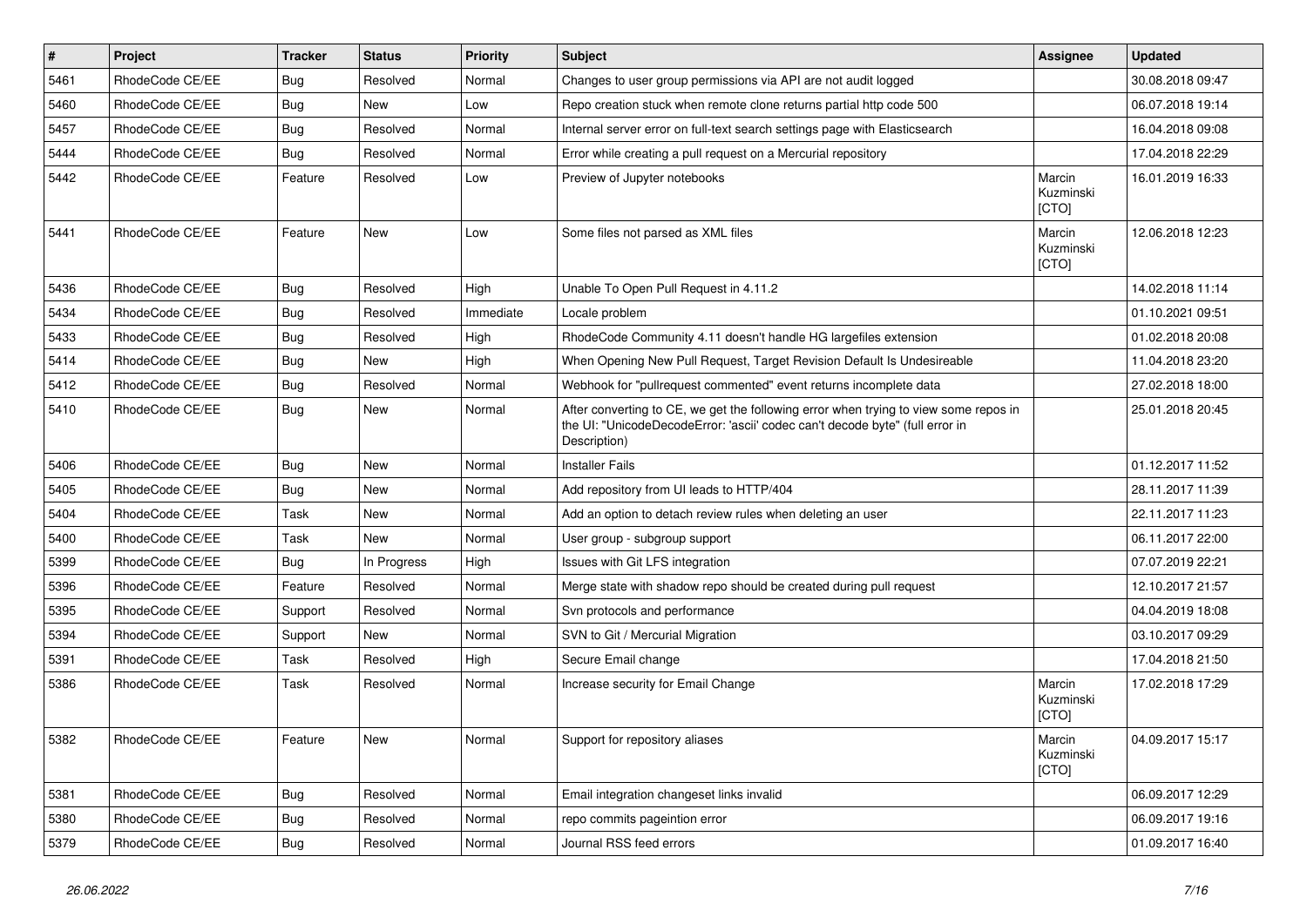| $\overline{\boldsymbol{H}}$ | Project         | <b>Tracker</b> | <b>Status</b> | <b>Priority</b> | <b>Subject</b>                                                                                | <b>Assignee</b>              | <b>Updated</b>                    |
|-----------------------------|-----------------|----------------|---------------|-----------------|-----------------------------------------------------------------------------------------------|------------------------------|-----------------------------------|
| 5376                        | RhodeCode CE/EE | Bug            | Resolved      | Normal          | error: pretxnchangegroup.acl hook failed: acl: user "" denied on branch "default"             |                              | 16.08.2017 19:45                  |
| 5375                        | RhodeCode CE/EE | Support        | Resolved      | Normal          | How do I configure "Go to" to just search repository names?                                   |                              | 16.08.2017 18:00                  |
| 5371                        | RhodeCode CE/EE | Bug            | New           | Normal          | Comment times in Pull Requests are off by 1 day                                               |                              | 10.04.2018 15:11                  |
| 5368                        | RhodeCode CE/EE | Feature        | Resolved      | Normal          | Mercurial: Close branch before merging it                                                     |                              | Mathieu Cantin   21.01.2020 02:11 |
| 5343                        | RhodeCode CE/EE | Task           | Resolved      | Normal          | SSH key management and SSH support                                                            |                              | 18.08.2017 23:50                  |
| 5337                        | RhodeCode CE/EE | Bug            | Resolved      | Normal          | Possible memory leak after few Git Pull Requests                                              |                              | 08.08.2017 13:08                  |
| 5326                        | RhodeCode CE/EE | Task           | Resolved      | Normal          | Public usergroup profile                                                                      | Bartłomiej<br>Wołyńczyk      | 22.02.2018 15:44                  |
| 5321                        | RhodeCode CE/EE | Feature        | Resolved      | Normal          | Audit logs                                                                                    |                              | 21.06.2017 12:49                  |
| 5316                        | RhodeCode CE/EE | Feature        | In Progress   | Normal          | UI should provide checkout URL for a SVN path                                                 |                              | 06.11.2017 21:59                  |
| 5304                        | RhodeCode CE/EE | Bug            | Resolved      | Normal          | Email template not correct                                                                    |                              | 31.10.2018 08:36                  |
| 5297                        | RhodeCode CE/EE | Bug            | Resolved      | Normal          | Locale fails on a SuSE system                                                                 |                              | 31.10.2018 08:36                  |
| 5289                        | RhodeCode CE/EE | Feature        | <b>New</b>    | High            | Ability to Upload/Replace a file using the UI                                                 |                              | 22.09.2017 10:29                  |
| 5278                        | RhodeCode CE/EE | Feature        | New           | Normal          | Require support for git repositories of the form git://                                       |                              | 13.04.2017 15:20                  |
| 5277                        | RhodeCode CE/EE | Bug            | Resolved      | Normal          | table id=user_list_table - Ajax error                                                         |                              | 13.04.2017 01:04                  |
| 5273                        | RhodeCode CE/EE | Feature        | <b>New</b>    | Normal          | Comment status                                                                                |                              | 07.04.2017 13:10                  |
| 5272                        | RhodeCode CE/EE | Feature        | Resolved      | Normal          | Pull Request checklist                                                                        |                              | 21.01.2020 02:09                  |
| 5271                        | RhodeCode CE/EE | Feature        | New           | Normal          | Private comments                                                                              |                              | 07.04.2017 12:01                  |
| 5270                        | RhodeCode CE/EE | Task           | New           | Normal          | Comments updates                                                                              | Bartłomiej<br>Wołyńczyk      | 17.04.2018 21:51                  |
| 5269                        | RhodeCode CE/EE | Support        | <b>New</b>    | Normal          | Upgrade from RC EE 3.7.1 to RC EE 4.x                                                         |                              | 29.06.2017 19:36                  |
| 5266                        | RhodeCode CE/EE | Bug            | Resolved      | Normal          | Validate if changes in target branches get's propagated on Pull request updates               |                              | 05.04.2017 18:10                  |
| 5265                        | RhodeCode CE/EE | Task           | Resolved      | Normal          | Enable phases support                                                                         |                              | 11.05.2017 11:10                  |
| 5259                        | RhodeCode CE/EE | Bug            | Resolved      | Normal          | user-journal storage changes                                                                  |                              | 12.04.2017 00:04                  |
| 5257                        | RhodeCode CE/EE | Bug            | New           | Normal          | Git repository with big binary file provokes error and strange behavior/memory leak<br>of RH. | Marcin<br>Kuzminski<br>[CTO] | 23.03.2017 22:02                  |
| 5256                        | RhodeCode CE/EE | Feature        | <b>New</b>    | Normal          | Last repository access time.                                                                  |                              | 23.03.2017 16:34                  |
| 5255                        | RhodeCode CE/EE | Support        | New           | Normal          | I can't access issues created by me from mail                                                 |                              | 04.04.2017 11:28                  |
| 5235                        | RhodeCode CE/EE | Task           | Resolved      | Normal          | relative image support                                                                        |                              | 10.03.2017 23:37                  |
| 5229                        | RhodeCode CE/EE | Task           | Resolved      | Normal          | add support for https://clipboardjs.com/                                                      |                              | 21.01.2020 02:19                  |
| 5227                        | RhodeCode CE/EE | <b>Bug</b>     | New           | Normal          | 400 during a svn checkout, file with special chars                                            |                              | 23.02.2017 17:43                  |
| 5225                        | RhodeCode CE/EE | Task           | Resolved      | Normal          | add tag of author/contribitor to comments                                                     |                              | 11.05.2017 11:10                  |
| 5221                        | RhodeCode CE/EE | Task           | Resolved      | Normal          | Missing comment type in emails                                                                |                              | 19.02.2017 21:46                  |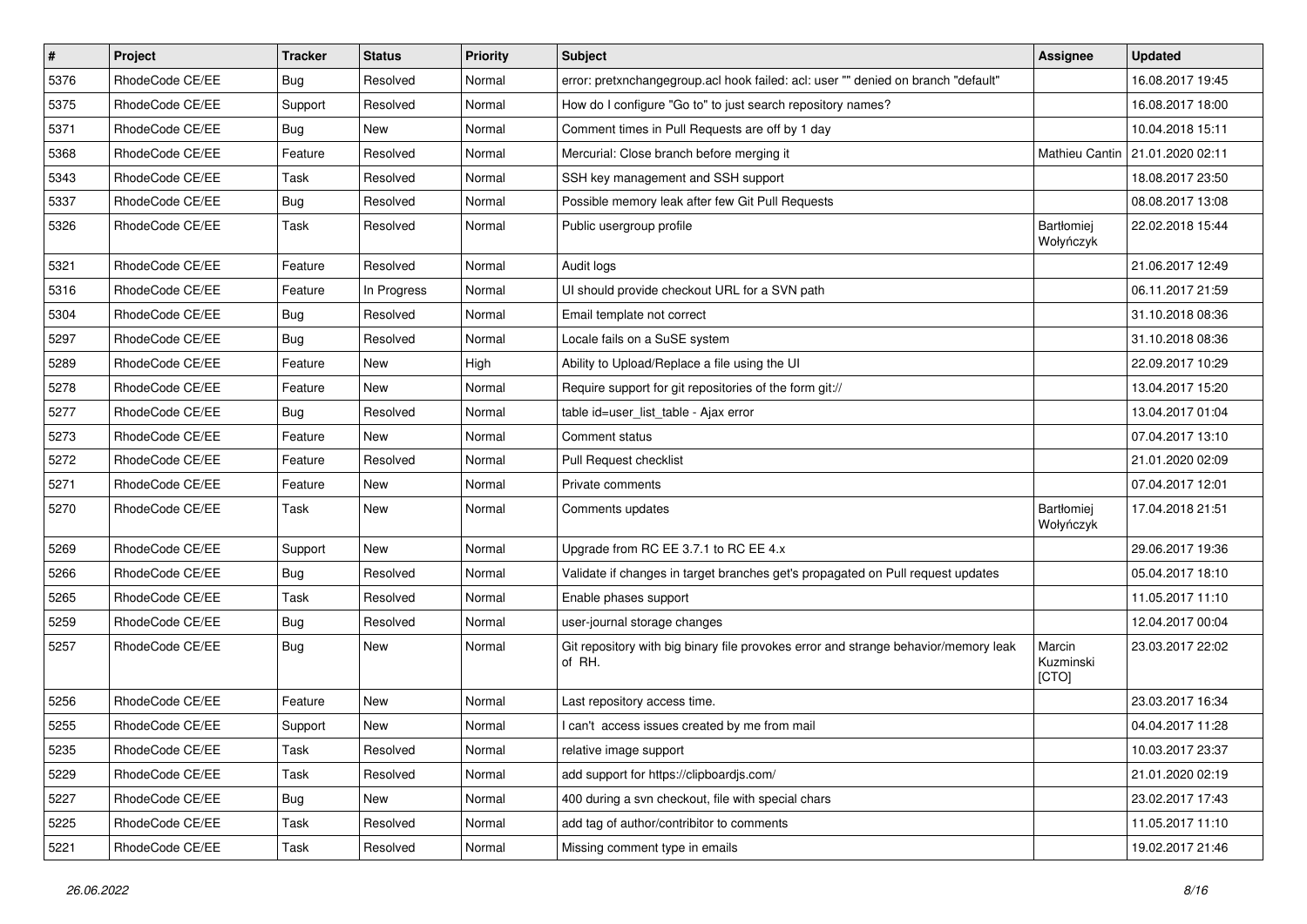| $\vert$ # | Project         | <b>Tracker</b> | <b>Status</b> | <b>Priority</b> | <b>Subject</b>                                                                                     | Assignee                     | <b>Updated</b>   |
|-----------|-----------------|----------------|---------------|-----------------|----------------------------------------------------------------------------------------------------|------------------------------|------------------|
| 5218      | RhodeCode CE/EE | <b>Bug</b>     | <b>New</b>    | Normal          | 500 when forking repository, when using special chars in password.                                 |                              | 19.02.2017 21:46 |
| 5213      | RhodeCode CE/EE | <b>Bug</b>     | Resolved      | Normal          | Fixing Apache Proxy timeout issues                                                                 |                              | 14.02.2017 09:44 |
| 5210      | RhodeCode CE/EE | Bug            | Resolved      | Normal          | webook problems                                                                                    |                              | 13.02.2017 19:43 |
| 5207      | RhodeCode CE/EE | Task           | Resolved      | Low             | Release 4.6.1                                                                                      |                              | 13.02.2017 18:04 |
| 5203      | RhodeCode CE/EE | Task           | Resolved      | Normal          | optimise large repos speed                                                                         |                              | 08.09.2017 16:10 |
| 5202      | RhodeCode CE/EE | Task           | Resolved      | Normal          | run git gc and git repack on GIT repos when we have a scheduler via celery in<br>pyramid           |                              | 04.12.2017 20:49 |
| 5201      | RhodeCode CE/EE | Task           | Resolved      | Normal          | API: implement describe-methods                                                                    |                              | 13.02.2017 15:57 |
| 5200      | RhodeCode CE/EE | Task           | <b>New</b>    | Normal          | investigate search improvements                                                                    |                              | 16.12.2019 16:04 |
| 5198      | RhodeCode CE/EE | Task           | Resolved      | Normal          | remove pyro4 from enterprise                                                                       |                              | 07.02.2017 19:28 |
| 5187      | RhodeCode CE/EE | Feature        | Resolved      | Normal          | changelog dynamic loading of commits                                                               |                              | 12.06.2018 12:31 |
| 5184      | RhodeCode CE/EE | Task           | Resolved      | Normal          | bump pyramid to 1.7.X                                                                              |                              | 06.02.2017 21:50 |
| 5164      | RhodeCode CE/EE | Bug            | Resolved      | Normal          | non-web calls are leaking session objects                                                          |                              | 13.01.2017 01:30 |
| 5150      | RhodeCode CE/EE | Task           | Resolved      | Normal          | Password reset promts in my account should be hidden in accounts that are not of<br>type rhodecode | Marcin<br>Kuzminski<br>[CTO] | 02.01.2017 16:34 |
| 4678      | RhodeCode CE/EE | Task           | Resolved      | Normal          | Release 4.5.2                                                                                      |                              | 19.12.2016 17:32 |
| 4677      | RhodeCode CE/EE | Support        | Resolved      | High            | API get repo refs not working?                                                                     |                              | 19.12.2016 11:46 |
| 4676      | RhodeCode CE/EE | <b>Bug</b>     | Resolved      | Normal          | Some admin passwords can make installation fail                                                    |                              | 16.12.2016 16:16 |
| 4675      | RhodeCode CE/EE | Bug            | Resolved      | Normal          | Disk free inodes are displayed incorrectly                                                         |                              | 13.12.2016 22:41 |
| 4670      | RhodeCode CE/EE | Task           | Resolved      | Normal          | Release 4.5.1                                                                                      | Marcin<br>Kuzminski<br>[CTO] | 06.12.2016 21:13 |
| 4669      | RhodeCode CE/EE | Task           | New           | Normal          | disable pytest sugar on nix-build                                                                  |                              | 01.12.2016 12:52 |
| 4666      | RhodeCode CE/EE | Task           | Resolved      | Normal          | Bump git and mercurial to latest versions                                                          |                              | 02.12.2016 19:01 |
| 4312      | RhodeCode CE/EE | Task           | <b>New</b>    | Normal          | Storage location changes                                                                           |                              | 11.07.2017 13:31 |
| 4311      | RhodeCode CE/EE | Task           | Resolved      | Normal          | Diffs feedback                                                                                     | Daniel D                     | 26.11.2016 14:10 |
| 4306      | RhodeCode CE/EE | Bug            | Resolved      | Normal          | Issue to push file with character # on a SVN                                                       |                              | 03.04.2017 16:44 |
| 4305      | RhodeCode CE/EE | Task           | Resolved      | Normal          | Meta-tagging could be excluded from limit                                                          |                              | 09.11.2016 19:27 |
| 4304      | RhodeCode CE/EE | <b>Bug</b>     | Resolved      | High            | Search: Internal Server Error                                                                      |                              | 26.11.2016 16:26 |
| 4303      | RhodeCode CE/EE | Support        | New           | Normal          | rhodecode instance                                                                                 |                              | 08.11.2016 16:32 |
| 4301      | RhodeCode CE/EE | Feature        | New           | Normal          | [API] toggle force password reset in api for Idap users                                            |                              | 28.10.2016 15:43 |
| 4299      | RhodeCode CE/EE | Task           | <b>New</b>    | Normal          | TEMPLATE repo groups                                                                               |                              | 22.09.2017 10:26 |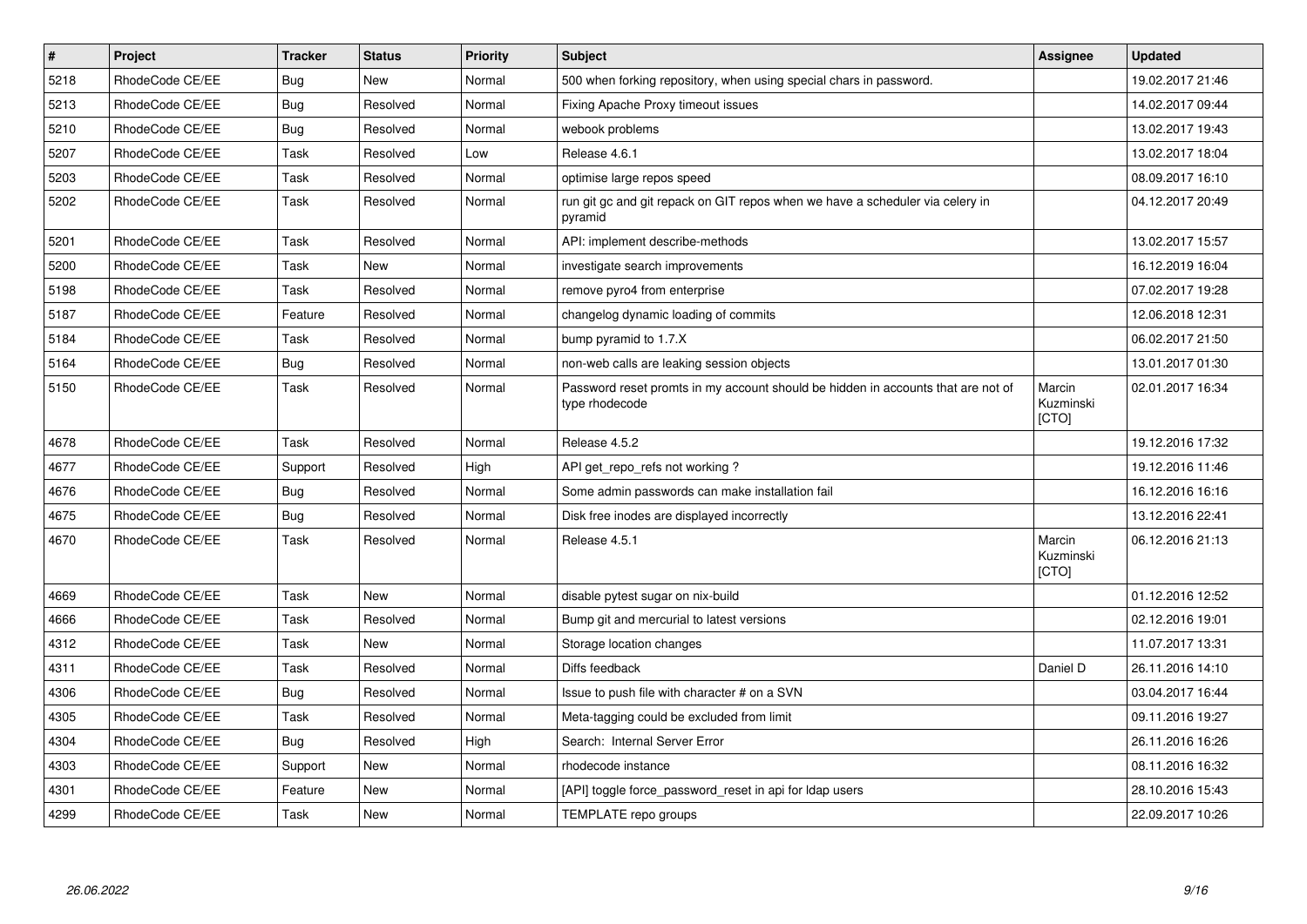| $\pmb{\#}$ | Project         | <b>Tracker</b> | <b>Status</b> | <b>Priority</b> | <b>Subject</b>                                                                                                       | <b>Assignee</b>              | <b>Updated</b>   |
|------------|-----------------|----------------|---------------|-----------------|----------------------------------------------------------------------------------------------------------------------|------------------------------|------------------|
| 4297       | RhodeCode CE/EE | Task           | Resolved      | Normal          | redo the my-pull-requests page to use the datagrid                                                                   | Marcin<br>Kuzminski<br>[CTO] | 01.11.2016 09:31 |
| 4296       | RhodeCode CE/EE | Bug            | Resolved      | Normal          | [ee] Can not create pull requests with reviewers.                                                                    | Daniel D                     | 07.11.2016 21:17 |
| 4290       | RhodeCode CE/EE | Task           | <b>New</b>    | Normal          | Allow to transplant the review status to merged commits                                                              |                              | 17.04.2018 21:50 |
| 4289       | RhodeCode CE/EE | Task           | <b>New</b>    | Low             | [ce, ee] clean up pygments lexer functions + handling                                                                | Daniel D                     | 21.10.2016 14:44 |
| 4288       | RhodeCode CE/EE | Task           | Resolved      | Normal          | [ce, ee] unify controllers that use diffs                                                                            | Daniel D                     | 02.08.2017 11:41 |
| 4285       | RhodeCode CE/EE | <b>Bug</b>     | New           | Normal          | Intermittent error while trying to create or fork a repository                                                       |                              | 17.10.2016 22:42 |
| 4283       | RhodeCode CE/EE | Task           | Resolved      | Normal          | bump whoosh to 2.7.4 release                                                                                         |                              | 13.12.2016 21:08 |
| 4282       | RhodeCode CE/EE | Task           | Resolved      | Normal          | Add inode limit together with disk usage                                                                             | Marcin<br>Kuzminski<br>[CTO] | 19.10.2016 12:18 |
| 4281       | RhodeCode CE/EE | Task           | Resolved      | Normal          | Fix docs on To `increase database performance`                                                                       | Marcin<br>Kuzminski<br>[CTO] | 18.10.2016 16:39 |
| 4279       | RhodeCode CE/EE | Bug            | Resolved      | Normal          | re-captcha validation is broken                                                                                      | Martin<br>Bornhold           | 26.10.2016 22:27 |
| 4278       | RhodeCode CE/EE | <b>Bug</b>     | Resolved      | Normal          | [admin] Clicking the save button in admin -> settings -> issue tracker leads to<br>exception if no patterns entered. | Daniel D                     | 18.10.2016 13:38 |
| 4277       | RhodeCode CE/EE | Bug            | Resolved      | Normal          | [frontend] System info page does not work correctly in safari.                                                       | Martin<br>Bornhold           | 04.11.2016 12:08 |
| 4276       | RhodeCode CE/EE | Bug            | Resolved      | Normal          | System info page uses mercurial/git versions from RhodeCode instead of VCSServer                                     | Marcin<br>Kuzminski<br>[CTO] | 14.11.2016 21:19 |
| 4274       | RhodeCode CE/EE | Bug            | Resolved      | Normal          | 500 error when push big objects                                                                                      |                              | 13.02.2017 19:53 |
| 4273       | RhodeCode CE/EE | Bug            | Resolved      | Urgent          | GIT executable not seen by vcsserver                                                                                 | Martin<br>Bornhold           | 13.10.2016 15:45 |
| 4272       | RhodeCode CE/EE | Feature        | <b>New</b>    | Normal          | Better SPAM protection                                                                                               |                              | 12.10.2016 11:14 |
| 4271       | RhodeCode CE/EE | <b>Bug</b>     | Resolved      | Normal          | Browsing new repository groups via SVN issue                                                                         | Martin<br>Bornhold           | 19.10.2016 11:11 |
| 4269       | RhodeCode CE/EE | Support        | Resolved      | Normal          | Allow flash messages to be permanently surpressed                                                                    | Marcin Lulek                 | 14.10.2016 12:46 |
| 4268       | RhodeCode CE/EE | Bug            | Resolved      | High            | [ee] default reviewers from changed lines is returning wrong values                                                  | Daniel D                     | 06.10.2016 14:35 |
| 4267       | RhodeCode CE/EE | Feature        | Resolved      | Normal          | [ce, ee] jira tracker integration wildcard project key support                                                       | Daniel D                     | 10.10.2016 20:13 |
| 4266       | RhodeCode CE/EE | <b>Bug</b>     | Resolved      | Normal          | Error 500 on integrations page after setting up Webhook                                                              |                              | 17.10.2016 15:35 |
| 4259       | RhodeCode CE/EE | Task           | Resolved      | Low             | Events, create post-create-user event                                                                                | Daniel D                     | 30.01.2017 20:11 |
| 4256       | RhodeCode CE/EE | <b>Bug</b>     | New           | Normal          | [ce, ee, ux] Source code highlight colors conflict with red/green inserted/deleted<br>blocks                         | Daniel D                     | 03.10.2016 05:00 |
| 4255       | RhodeCode CE/EE | <b>Bug</b>     | New           | Normal          | [translation, i18n] translation not being applied to integrations pages                                              |                              | 30.09.2016 15:56 |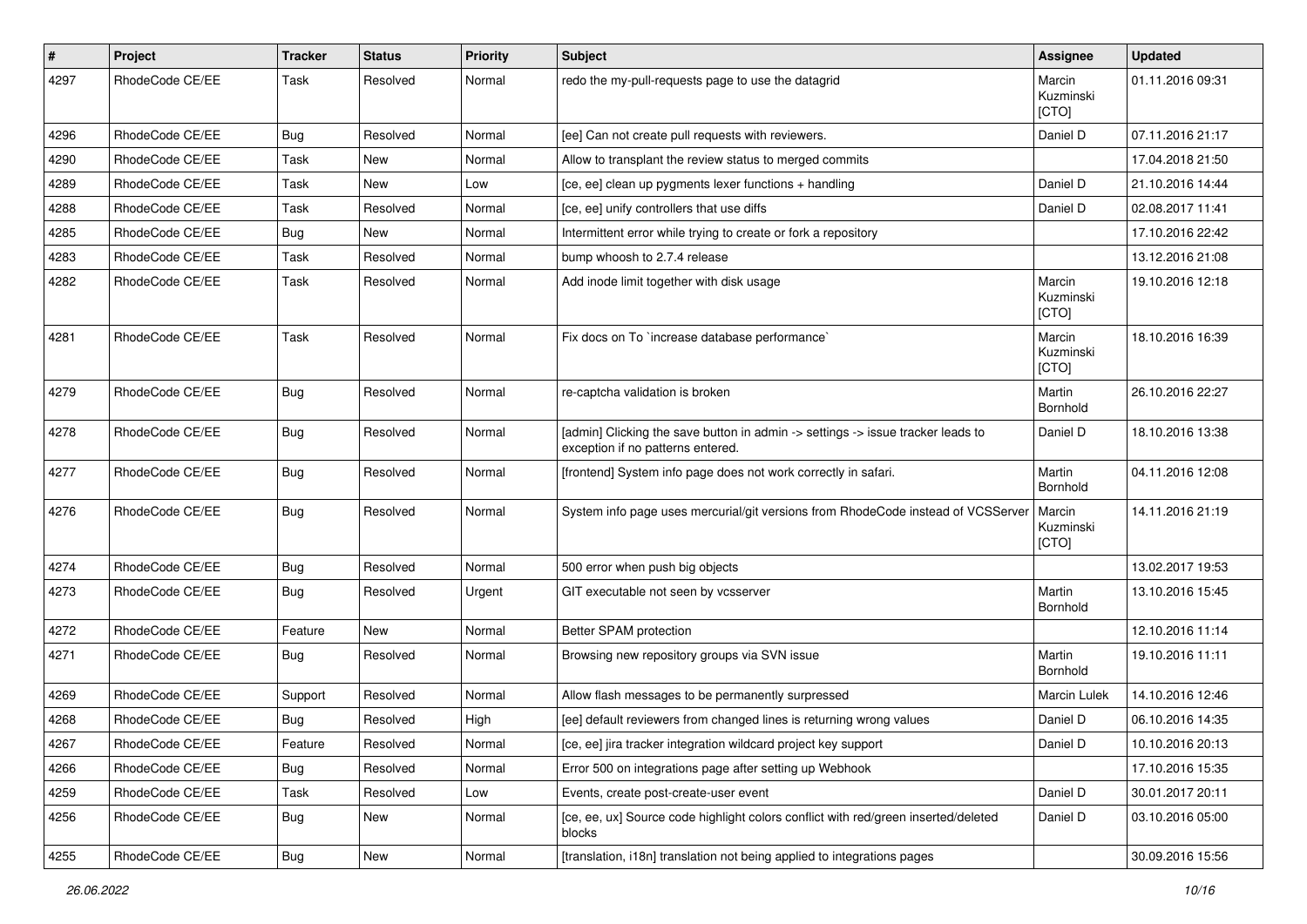| $\vert$ # | Project         | <b>Tracker</b> | <b>Status</b> | <b>Priority</b> | <b>Subject</b>                                                                            | <b>Assignee</b>              | <b>Updated</b>   |
|-----------|-----------------|----------------|---------------|-----------------|-------------------------------------------------------------------------------------------|------------------------------|------------------|
| 4254      | RhodeCode CE/EE | <b>Bug</b>     | Resolved      | Normal          | [frontend] 500 Internal Server Error with i18n-ed pages                                   | Lisa Quatmann                | 30.09.2016 14:38 |
| 4252      | RhodeCode CE/EE | Support        | <b>New</b>    | Normal          | Backup & Recovery                                                                         |                              | 07.10.2016 19:47 |
| 4251      | RhodeCode CE/EE | Task           | Feedback      | High            | [customer] Pull request with subrepos                                                     | Martin<br>Bornhold           | 10.11.2016 17:52 |
| 4250      | RhodeCode CE/EE | Bug            | Resolved      | Normal          | Adding a reviewer into existing PR doesn't set a reason.                                  | Marcin<br>Kuzminski<br>[CTO] | 07.10.2016 20:05 |
| 4247      | RhodeCode CE/EE | <b>Bug</b>     | Resolved      | Normal          | [vcs] Using current time as timestamp during archive creating leads to changing<br>hashes | Martin<br>Bornhold           | 28.09.2016 12:07 |
| 4246      | RhodeCode CE/EE | Task           | New           | Normal          | [ce, ee, vcs, git] add tests for annotated git tags                                       | Daniel D                     | 13.02.2018 18:03 |
| 4245      | RhodeCode CE/EE | Task           | Resolved      | Normal          | Convert control command to use http mode by default                                       | Marcin<br>Kuzminski<br>[CTO] | 14.10.2016 16:13 |
| 4244      | RhodeCode CE/EE | Support        | Resolved      | Normal          | mod day syn template error when using auth realm with spaces in it                        | Martin<br>Bornhold           | 28.09.2016 12:07 |
| 4243      | RhodeCode CE/EE | Support        | Resolved      | High            | Gist visibility update?                                                                   | Martin<br>Bornhold           | 27.09.2016 06:40 |
| 4238      | RhodeCode CE/EE | Task           | Resolved      | Normal          | default reviewers updates                                                                 | Daniel D                     | 06.10.2016 14:26 |
| 4237      | RhodeCode CE/EE | Task           | Resolved      | Normal          | Enable HTTP support                                                                       | Martin<br>Bornhold           | 12.10.2016 11:51 |
| 4235      | RhodeCode CE/EE | Task           | Resolved      | High            | Support GIT LFS server                                                                    |                              | 23.03.2017 17:24 |
| 4234      | RhodeCode CE/EE | Task           | <b>New</b>    | Normal          | prepare and test RhodeCode VM image for AWS                                               | <b>Marcin Lulek</b>          | 11.07.2017 13:32 |
| 4233      | RhodeCode CE/EE | Bug            | Resolved      | High            | slack, git push problem                                                                   | Daniel D                     | 26.09.2016 11:56 |
| 4232      | RhodeCode CE/EE | Feature        | <b>New</b>    | Normal          | [ce, ee, pr, compare] redo diffs, support side by side diffs, html diffs                  | Daniel D                     | 25.10.2016 15:40 |
| 4227      | RhodeCode CE/EE | Support        | Resolved      | Normal          | VBScript files detected as text/plain - no syntax highlighting                            |                              | 14.09.2016 22:38 |
| 4226      | RhodeCode CE/EE | Feature        | <b>New</b>    | Normal          | [settings, system info] add VCS and Channelstream status to System Info                   |                              | 14.09.2016 16:45 |
| 4225      | RhodeCode CE/EE | Feature        | Resolved      | Normal          | [ce, ee] repo group integrations cascade to child repo groups                             | Daniel D                     | 14.09.2016 11:12 |
| 4224      | RhodeCode CE/EE | Bug            | Resolved      | Normal          | [docs] update docs re: removing old instances when switching editions                     | Lisa Quatmann                | 11.10.2016 15:36 |
| 4223      | RhodeCode CE/EE | Bug            | Resolved      | High            | [git, tags] annotated tags not appearing in UI                                            | Daniel D                     | 12.09.2016 06:12 |
| 4222      | RhodeCode CE/EE | Feature        | <b>New</b>    | Normal          | Configurable detection of READMEs                                                         |                              | 09.09.2016 10:05 |
| 4219      | RhodeCode CE/EE | Feature        | Resolved      | Normal          | [ce, ee] Add mandatory reviewers for pull requests                                        | Marcin<br>Kuzminski<br>[CTO] | 20.06.2017 15:23 |
| 4216      | RhodeCode CE/EE | Task           | <b>New</b>    | Normal          | [ux, renderers] implement consistent rendering for text fields                            |                              | 06.09.2016 11:46 |
| 4213      | RhodeCode CE/EE | Feature        | <b>New</b>    | High            | Embed PostgreSQL database                                                                 | Marcin<br>Kuzminski<br>[CTO] | 03.09.2016 23:45 |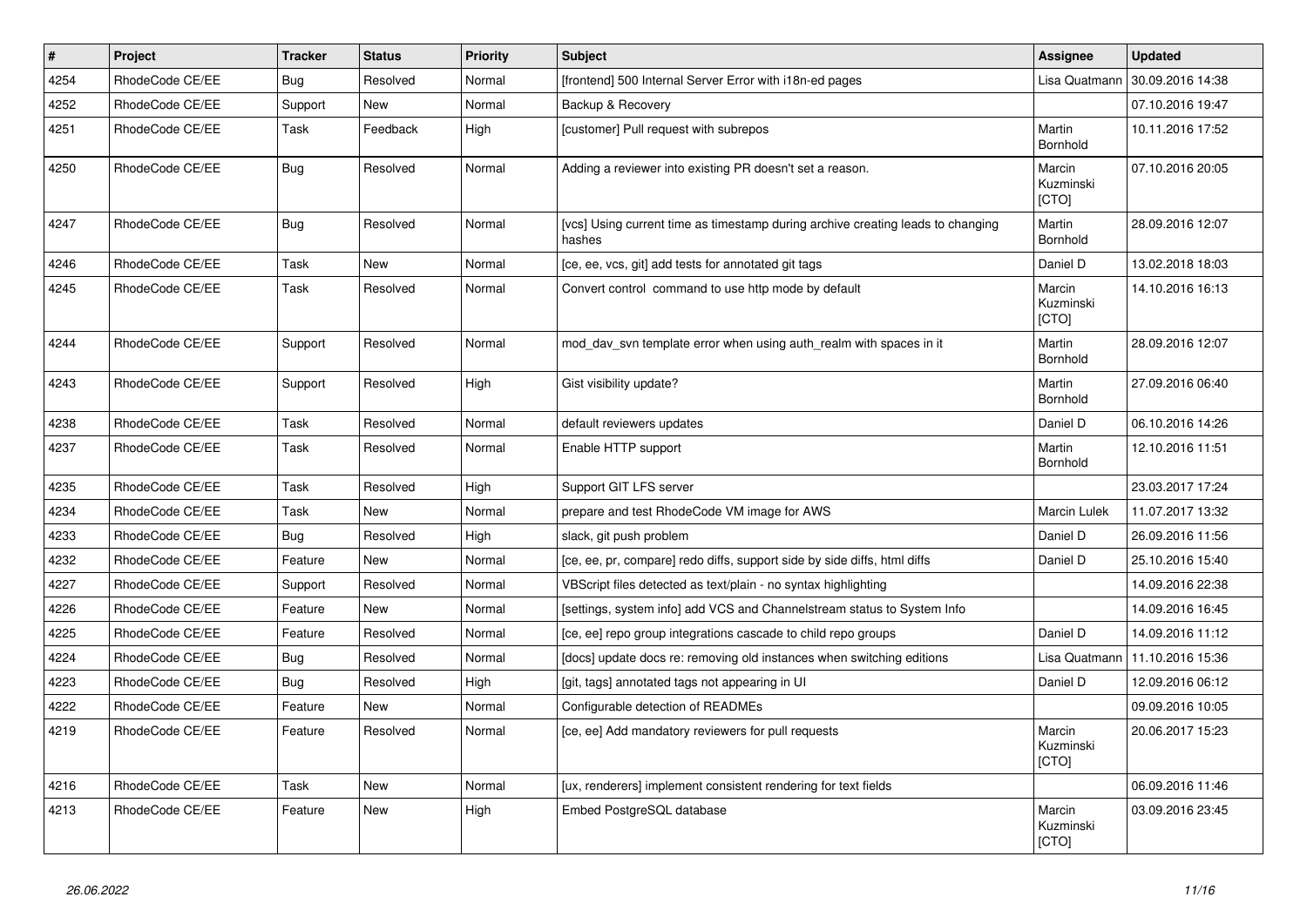| $\pmb{\#}$ | Project         | Tracker    | <b>Status</b> | <b>Priority</b> | <b>Subject</b>                                                                                       | Assignee                     | <b>Updated</b>   |
|------------|-----------------|------------|---------------|-----------------|------------------------------------------------------------------------------------------------------|------------------------------|------------------|
| 4211       | RhodeCode CE/EE | Feature    | Resolved      | Normal          | [ce, ee] increase webhook flexibility                                                                | Marcin<br>Kuzminski<br>[CTO] | 20.06.2022 10:55 |
| 4208       | RhodeCode CE/EE | Bug        | New           | Normal          | [ce, ee] test errors get hidden by error page                                                        | Daniel D                     | 14.09.2016 12:00 |
| 4207       | RhodeCode CE/EE | Feature    | Resolved      | Normal          | Support for obsolescence markers in changelog UI                                                     |                              | 19.05.2017 16:14 |
| 4206       | RhodeCode CE/EE | Bug        | Resolved      | High            | Error creating SVN groups                                                                            |                              | 15.09.2016 13:24 |
| 4203       | RhodeCode CE/EE | Task       | Resolved      | Normal          | Get rid of svn.proxy.parent_path_root, and replace it with reading storage location<br>from Database | Martin<br><b>Bornhold</b>    | 22.09.2016 14:31 |
| 4202       | RhodeCode CE/EE | Task       | Resolved      | Normal          | Polish the 503.html page                                                                             | Daniel D                     | 30.08.2016 23:54 |
| 4199       | RhodeCode CE/EE | Bug        | Resolved      | High            | investigate: ongoing SSL problems when switching to 4.X from 3.X                                     | Johannes<br>Bornhold         | 15.09.2016 13:14 |
| 4197       | RhodeCode CE/EE | Task       | New           | Normal          | [ce, ee] get list of users with their permissions to a repository                                    | Daniel D                     | 22.09.2017 10:30 |
| 4194       | RhodeCode CE/EE | Task       | Resolved      | Normal          | move svn http backend out of labs into a real VCS settings                                           | Lisa Quatmann                | 14.09.2016 23:16 |
| 4193       | RhodeCode CE/EE | Feature    | In Progress   | Normal          | Improve Filter Functionality in the Change Log                                                       | Marcin<br>Kuzminski<br>[CTO] | 22.09.2017 10:25 |
| 4192       | RhodeCode CE/EE | Feature    | Resolved      | Normal          | [ce, ee] slack/hipchat integrations group commits by branch pushed                                   |                              | 09.09.2016 19:01 |
| 4191       | RhodeCode CE/EE | Feature    | <b>New</b>    | Normal          | Add custom Image logo option to header                                                               |                              | 22.08.2016 14:49 |
| 4190       | RhodeCode CE/EE | <b>Bug</b> | New           | Normal          | [tests] fix or remove rst xss inline test                                                            |                              | 22.08.2016 12:15 |
| 4189       | RhodeCode CE/EE | Bug        | New           | Normal          | [tests, git] count of commit ids is different for git than hg when comparing remote                  |                              | 22.08.2016 12:34 |
| 4188       | RhodeCode CE/EE | <b>Bug</b> | New           | Normal          | [tests, svn] changeset tests produce different results for svn                                       |                              | 22.08.2016 09:54 |
| 4184       | RhodeCode CE/EE | <b>Bug</b> | Resolved      | High            | fix content INT overflow bug                                                                         | Marcin<br>Kuzminski<br>[CTO] | 23.08.2016 10:31 |
| 4183       | RhodeCode CE/EE | Feature    | Resolved      | Normal          | Different roles for PR reviewers                                                                     | Daniel D                     | 12.10.2020 23:13 |
| 4182       | RhodeCode CE/EE | Feature    | New           | Normal          | add direct link from notification to corresponding PR                                                |                              | 19.08.2016 12:35 |
| 4181       | RhodeCode CE/EE | Task       | Resolved      | Normal          | Integrations: allow root repos only integrations                                                     | Daniel D                     | 31.08.2016 17:44 |
| 4180       | RhodeCode CE/EE | Task       | Resolved      | Normal          | integrations: possible limit the updates sent                                                        | Daniel D                     | 22.08.2016 12:22 |
| 4179       | RhodeCode CE/EE | Task       | New           | Normal          | [ce, ee] refine perms summary list                                                                   | Daniel D                     | 14.09.2016 12:09 |
| 4178       | RhodeCode CE/EE | Bug        | Resolved      | Normal          | RhodeCode EE OVA VM wont run on a ESX 6.0 host                                                       | Marcin<br>Kuzminski<br>[CTO] | 15.09.2016 13:25 |
| 4175       | RhodeCode CE/EE | Feature    | Resolved      | Normal          | [ce, ee] repo group integrations                                                                     | Daniel D                     | 16.08.2016 20:00 |
| 4173       | RhodeCode CE/EE | Bug        | Resolved      | Urgent          | [ce, ee] mysql recycle pool timeout not working                                                      | Daniel D                     | 16.08.2016 22:02 |
| 4169       | RhodeCode CE/EE | Task       | Resolved      | Normal          | re-architecture celery support                                                                       |                              | 17.11.2017 19:21 |
| 4166       | RhodeCode CE/EE | Bug        | Resolved      | Urgent          | [ce] Rhodecode crashing after MySQL error                                                            |                              | 23.08.2016 23:35 |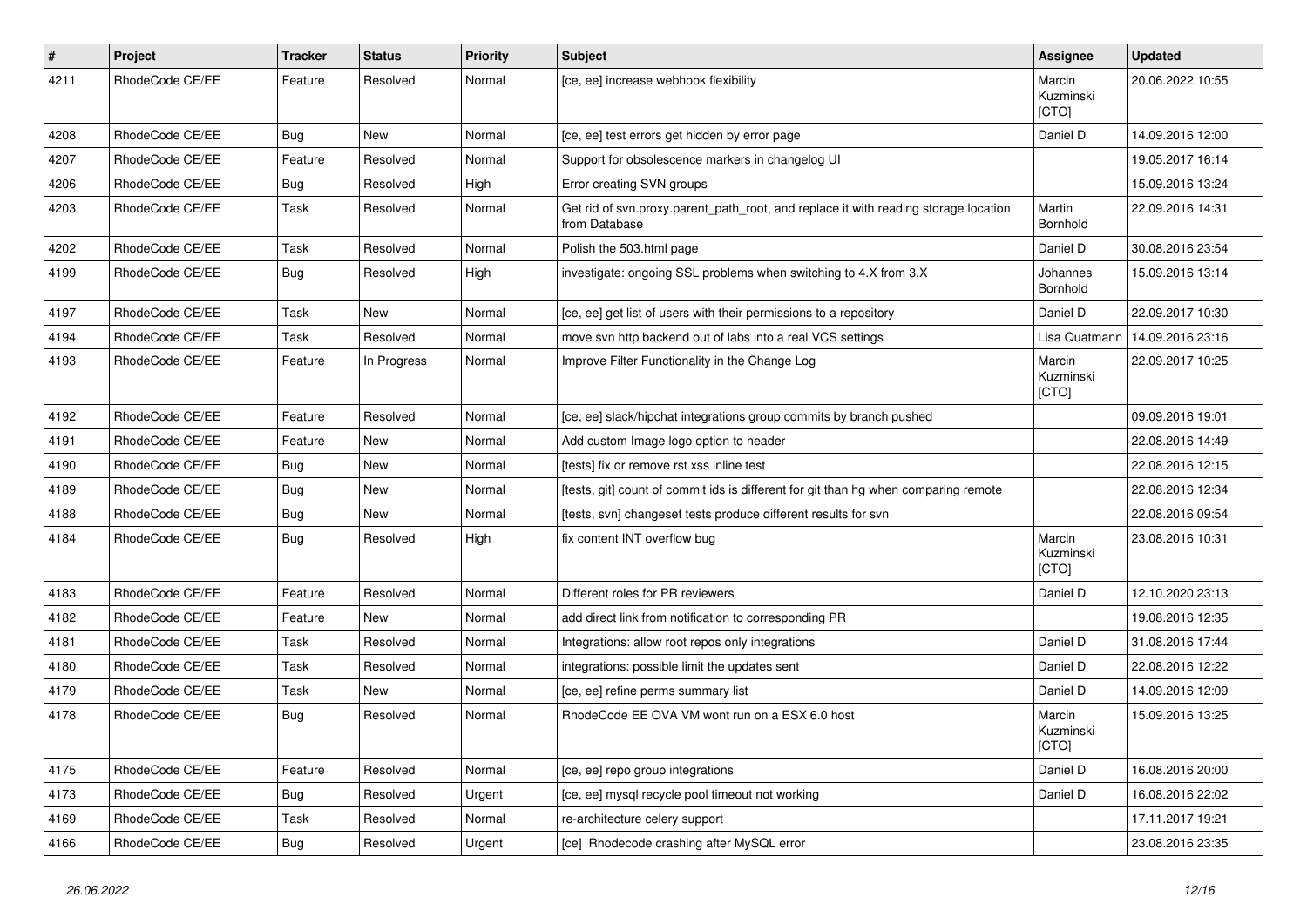| $\vert$ # | Project         | <b>Tracker</b> | <b>Status</b> | <b>Priority</b> | <b>Subject</b>                                                                                                     | Assignee                            | <b>Updated</b>   |
|-----------|-----------------|----------------|---------------|-----------------|--------------------------------------------------------------------------------------------------------------------|-------------------------------------|------------------|
| 4163      | RhodeCode CE/EE | Task           | <b>New</b>    | Normal          | [ce, ee] celery refactor + upgrade                                                                                 |                                     | 15.08.2016 12:32 |
| 4157      | RhodeCode CE/EE | Feature        | <b>New</b>    | Normal          | [integrations] Integrate with industry standard SW development tools                                               | Daniel D                            | 08.08.2016 12:55 |
| 4155      | RhodeCode CE/EE | Bug            | Resolved      | Low             | Date of Last Change is not displayed correctly                                                                     | Marcin<br>Kuzminski<br>[CTO]        | 21.01.2020 02:20 |
| 4154      | RhodeCode CE/EE | Bug            | <b>New</b>    | Low             | [ce, ee] user register via github captcha                                                                          |                                     | 05.08.2016 22:51 |
| 4153      | RhodeCode CE/EE | Task           | Resolved      | Normal          | Optimize readme fetching by changing the system of readme detection                                                | Johannes<br>Bornhold                | 09.09.2016 10:17 |
| 4151      | RhodeCode CE/EE | Task           | Resolved      | Normal          | [packaging] Subversion to current 1.9.X                                                                            |                                     | 09.09.2016 10:18 |
| 4147      | RhodeCode CE/EE | Task           | <b>New</b>    | Normal          | [ce, ee, docs] Events documentation                                                                                | Daniel D                            | 15.08.2016 12:33 |
| 4144      | RhodeCode CE/EE | Feature        | <b>New</b>    | Normal          | [ux] improve enable/disable of notifications                                                                       |                                     | 02.08.2016 17:19 |
| 4140      | RhodeCode CE/EE | Task           | Resolved      | Normal          | Check middleware chain status, and Verify that special middleware is catching<br>exceptions correctly              |                                     | 23.08.2016 12:13 |
| 4121      | RhodeCode CE/EE | <b>Bug</b>     | Resolved      | Normal          | [ce, ee] server announcement has extra margin                                                                      | Lisa Quatmann                       | 26.09.2016 14:00 |
| 4120      | RhodeCode CE/EE | Task           | New           | Normal          | [ce] replace get_repo_nodes api                                                                                    | Daniel D                            | 17.04.2018 21:49 |
| 4116      | RhodeCode CE/EE | Bug            | <b>New</b>    | High            | [ee] Starting EE or running paster commands like setup-rhodecode does not work<br>without setting LC_ALL properly. |                                     | 18.08.2016 21:03 |
| 4110      | RhodeCode CE/EE | Bug            | In Progress   | Normal          | [ce, ee] repos can be named admin, static                                                                          | Daniel D                            | 20.07.2016 19:51 |
| 4109      | RhodeCode CE/EE | Bug            | <b>New</b>    | Normal          | [files] The "switch to commit" widget is broken after using browser back button                                    |                                     | 17.04.2018 21:50 |
| 4108      | RhodeCode CE/EE | Task           | Resolved      | Normal          | Release 4.2.2                                                                                                      |                                     | 14.10.2016 13:08 |
| 4092      | RhodeCode CE/EE | Bug            | Feedback      | Normal          | [ce, ee] Redmine/JIRA integrations - smart commits                                                                 | Daniel D                            | 21.07.2016 12:59 |
| 4091      | RhodeCode CE/EE | Bug            | Resolved      | Normal          | [ce, ee] Redmine integration blocks for 30 seconds if redmine server not available                                 | Daniel D                            | 15.07.2016 12:26 |
| 4090      | RhodeCode CE/EE | <b>Bug</b>     | Resolved      | Normal          | test ticket                                                                                                        |                                     | 09.03.2021 20:39 |
| 4089      | RhodeCode CE/EE | Bug            | Resolved      | Normal          | svn repository does not exist                                                                                      |                                     | 12.06.2018 12:29 |
| 4081      | RhodeCode CE/EE | Support        | Resolved      | Normal          | Receiving server 500 error when trying to clone repo from windows client using<br>eclipse                          |                                     | 12.07.2016 14:30 |
| 4074      | RhodeCode CE/EE | Feature        | <b>New</b>    | Normal          | Edit review comment                                                                                                | Bartłomiej<br>Wołyńczyk             | 17.04.2018 21:51 |
| 4065      | RhodeCode CE/EE | Bug            | Resolved      | Normal          | [ux, login] 404 on login after comment attempt                                                                     | Marcin<br>Kuzminski<br><b>[CTO]</b> | 04.07.2016 00:40 |
| 4051      | RhodeCode CE/EE | Task           | New           | Normal          | [ux, renderering] Consistent formatting on text fields.                                                            |                                     | 22.09.2017 10:27 |
| 4045      | RhodeCode CE/EE | Task           | <b>New</b>    | Normal          | File permissions                                                                                                   |                                     | 17.04.2018 21:49 |
| 4044      | RhodeCode CE/EE | Feature        | Resolved      | Normal          | <b>Branch permissions</b>                                                                                          |                                     | 30.08.2018 09:48 |
| 4040      | RhodeCode CE/EE | Bug            | <b>New</b>    | Low             | [ce, ee] logout when logged out causes 403 Cross-site request forgery detected                                     |                                     | 23.06.2016 13:40 |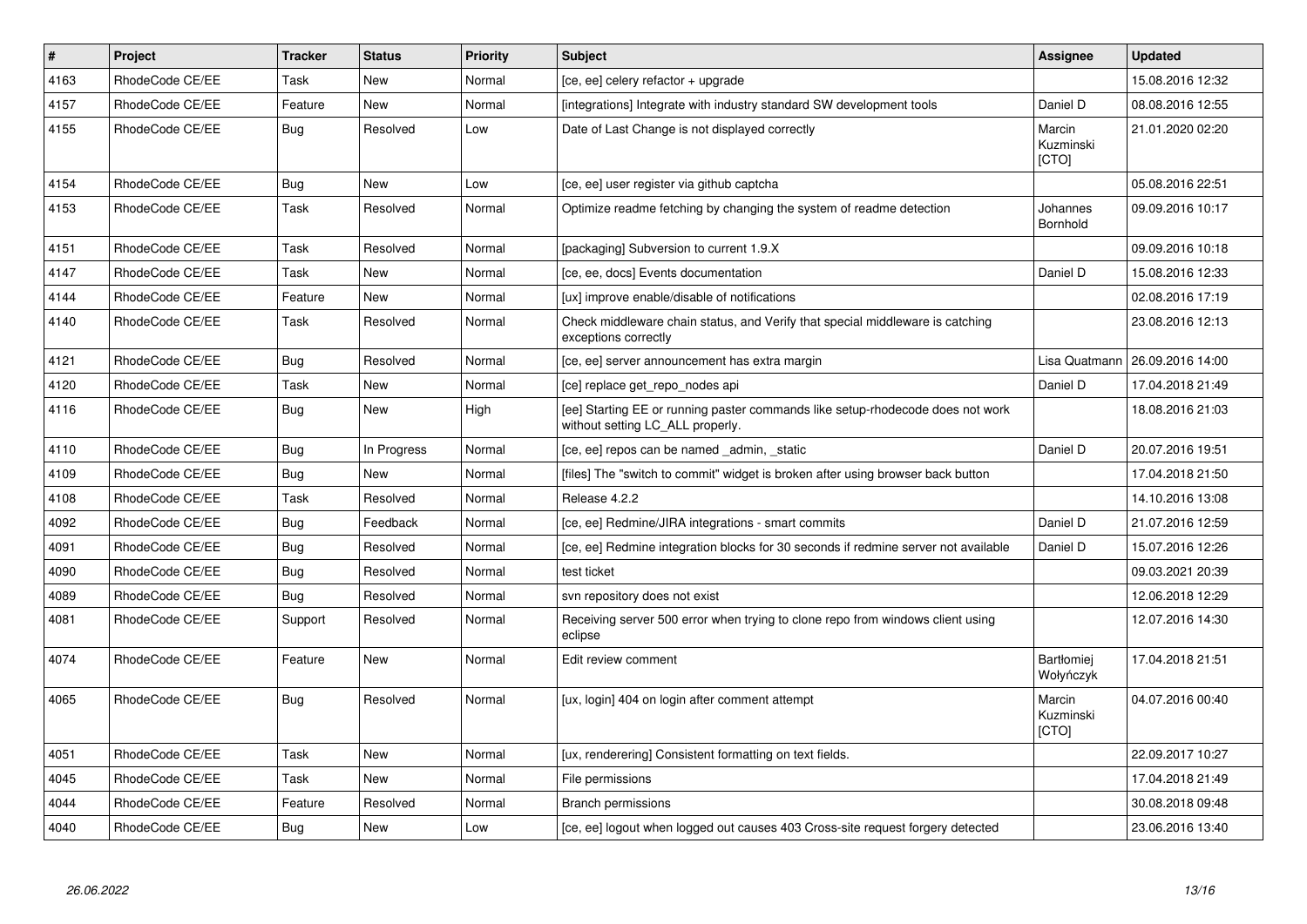| $\sharp$ | Project         | <b>Tracker</b> | <b>Status</b> | <b>Priority</b> | <b>Subject</b>                                                                          | <b>Assignee</b>              | <b>Updated</b>   |
|----------|-----------------|----------------|---------------|-----------------|-----------------------------------------------------------------------------------------|------------------------------|------------------|
| 4036     | RhodeCode CE/EE | Bug            | Resolved      | Normal          | encrypted clone_uri can throw unicodeerror after key change                             | Marcin<br>Kuzminski<br>[CTO] | 27.06.2016 19:38 |
| 4035     | RhodeCode CE/EE | Bug            | In Progress   | Normal          | failed to create whoosh index                                                           | Marcin<br>Kuzminski<br>[CTO] | 06.07.2016 00:04 |
| 4003     | RhodeCode CE/EE | Task           | Resolved      | Normal          | User personal repository groups improvements                                            |                              | 07.11.2016 16:12 |
| 4000     | RhodeCode CE/EE | Feature        | New           | Normal          | Make compare more functional                                                            | Marcin<br>Kuzminski<br>[CTO] | 18.11.2017 19:11 |
| 3999     | RhodeCode CE/EE | Feature        | Resolved      | Normal          | Add `send account information` to user creation page                                    |                              | 28.06.2016 15:22 |
| 3981     | RhodeCode CE/EE | Feature        | Resolved      | Normal          | Add cloud hosting like Gitlab, GitHub                                                   |                              | 02.03.2020 09:14 |
| 3980     | RhodeCode CE/EE | Feature        | <b>New</b>    | Normal          | Add CI engine                                                                           |                              | 05.06.2016 21:32 |
| 3979     | RhodeCode CE/EE | Feature        | New           | Normal          | Add kanban board                                                                        |                              | 05.06.2016 21:20 |
| 3978     | RhodeCode CE/EE | Feature        | New           | Normal          | Add bug tracker                                                                         |                              | 05.06.2016 21:20 |
| 3977     | RhodeCode CE/EE | Feature        | New           | Normal          | Wiki                                                                                    |                              | 05.06.2016 21:11 |
| 3971     | RhodeCode CE/EE | Bug            | Resolved      | Normal          | [ce, vcs] Merge requests/Pull requests failing due to rebase problem                    | Johannes<br>Bornhold         | 19.07.2016 15:54 |
| 3967     | RhodeCode CE/EE | Support        | In Progress   | Normal          | Server 500 error                                                                        |                              | 11.08.2016 13:39 |
| 3963     | RhodeCode CE/EE | Bug            | <b>New</b>    | Normal          | [ce] Getting a newly added repo via remap/rescan via api gives no data                  |                              | 27.05.2016 05:02 |
| 3956     | RhodeCode CE/EE | Bug            | <b>New</b>    | Normal          | [ce] - svn commit with all 'None' properties (author, message, etc.)                    |                              | 23.05.2016 17:22 |
| 3950     | RhodeCode CE/EE | Bug            | Resolved      | Normal          | [ce, ee] trying to merge pr against a deleted branch/bookmark breaks the pr page        | Martin<br>Bornhold           | 27.10.2016 16:12 |
| 3939     | RhodeCode CE/EE | Bug            | <b>New</b>    | Normal          | [ux] changelog filter blank after going back in browser                                 |                              | 18.05.2016 14:50 |
| 3923     | RhodeCode CE/EE | Bug            | New           | Normal          | odd exception on running internal-code                                                  |                              | 09.08.2016 10:54 |
| 3922     | RhodeCode CE/EE | Bug            | <b>New</b>    | Normal          | svn backend returns different diff to git/hg backends                                   |                              | 11.05.2016 14:29 |
| 3615     | RhodeCode CE/EE | <b>Bug</b>     | New           | Low             | (OperationalError) too many SQL variables on admin journal page                         |                              | 06.05.2016 11:45 |
| 3556     | RhodeCode CE/EE | Task           | Resolved      | Normal          | Disable and rename initial_repo_scan flag                                               | Marcin<br>Kuzminski<br>[CTO] | 22.04.2016 14:33 |
| 3555     | RhodeCode CE/EE | Bug            | Resolved      | Normal          | Then disabled repo location change the panel should explicitly state that it's disabled |                              | 25.04.2016 10:34 |
| 3549     | RhodeCode CE/EE | Bug            | Resolved      | Normal          | [4.0.0 regression], file source links use last commit id instead of current commit id   | Marcin<br>Kuzminski<br>[CTO] | 21.04.2016 16:10 |
| 3504     | RhodeCode CE/EE | Task           | In Progress   | Normal          | [routing] Move static assets under a common prefix                                      |                              | 19.07.2016 12:27 |
| 3488     | RhodeCode CE/EE | Bug            | Resolved      | Normal          | [frontend, styling] update icon font                                                    | Lisa Quatmann                | 04.10.2016 13:27 |
| 3486     | RhodeCode CE/EE | Feature        | New           | Normal          | expose origin of permission in perm dict for users                                      |                              | 06.06.2016 10:54 |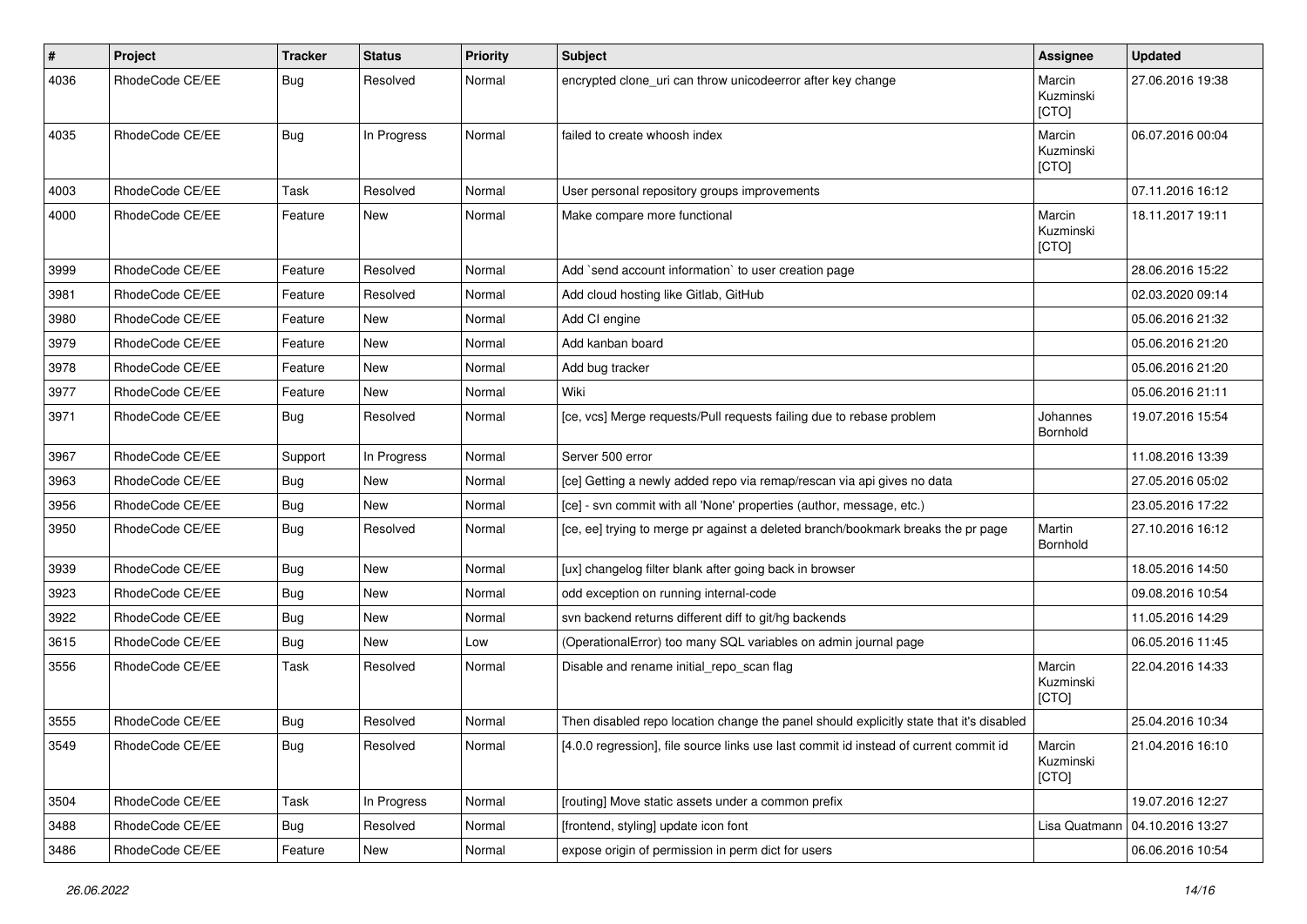| $\vert$ # | Project         | Tracker    | <b>Status</b> | <b>Priority</b> | <b>Subject</b>                                                                                | Assignee                     | <b>Updated</b>   |
|-----------|-----------------|------------|---------------|-----------------|-----------------------------------------------------------------------------------------------|------------------------------|------------------|
| 3484      | RhodeCode CE/EE | Task       | New           | Normal          | oauth: reduce required permissions for 3rd party                                              |                              | 13.04.2016 12:33 |
| 3483      | RhodeCode CE/EE | <b>Bug</b> | <b>New</b>    | Normal          | oauth: disable 3rd party registration if RhodeCode registration is disabled                   | Marcin<br>Kuzminski<br>[CTO] | 13.04.2016 12:13 |
| 3472      | RhodeCode CE/EE | Feature    | <b>New</b>    | Normal          | Expose unified hooks that can be used in SSH backend                                          |                              | 14.04.2016 17:54 |
| 3460      | RhodeCode CE/EE | Feature    | New           | Normal          | [ux, frontend] hide "show more" button when there is nothing more to show                     |                              | 11.04.2016 13:37 |
| 3455      | RhodeCode CE/EE | Feature    | New           | Normal          | [ux] commit message search should render entire commit message                                |                              | 07.04.2016 17:50 |
| 3454      | RhodeCode CE/EE | Task       | Feedback      | Normal          | [ce/ee] visually differentiate the two editions                                               | Marcin<br>Kuzminski<br>[CTO] | 10.08.2016 03:30 |
| 3441      | RhodeCode CE/EE | Bug        | New           | Normal          | [ux] clicking on line in file view scrolls to that line                                       |                              | 05.04.2016 13:35 |
| 3440      | RhodeCode CE/EE | Feature    | New           | Normal          | [design, ux] mock-up user interface for adding a branch/bookmark                              |                              | 05.04.2016 09:21 |
| 3382      | RhodeCode CE/EE | Bug        | <b>New</b>    | Normal          | download superrepo with subrepos                                                              |                              | 25.03.2016 01:30 |
| 3377      | RhodeCode CE/EE | Task       | New           | Normal          | extra fields types extensions                                                                 |                              | 24.03.2016 15:23 |
| 3376      | RhodeCode CE/EE | Task       | New           | Normal          | Repo action plugins                                                                           |                              | 24.03.2016 15:21 |
| 3373      | RhodeCode CE/EE | Feature    | New           | Normal          | Allow to create Bookmarks and Branches from UI                                                |                              | 05.04.2016 09:21 |
| 3372      | RhodeCode CE/EE | Bug        | In Progress   | High            | [Idap, groups] Customer gets an empty list of groups                                          | Mikhail<br>Chernykh          | 08.06.2016 11:32 |
| 3364      | RhodeCode CE/EE | Support    | New           | High            | Allow Specifying the Commit Message for Pull Request Merges                                   |                              | 17.04.2018 21:51 |
| 3362      | RhodeCode CE/EE | Task       | New           | Normal          | auth-plugins, indicate visually that plugin is turned on but NOT enabled                      |                              | 22.03.2016 19:03 |
| 3357      | RhodeCode CE/EE | Bug        | Resolved      | Normal          | switch to sometimes fails to load files metadata                                              |                              | 30.03.2016 10:56 |
| 3351      | RhodeCode CE/EE | <b>Bug</b> | New           | Normal          | Duplicate IP whitelist entry shows error flash                                                |                              | 21.03.2016 15:54 |
| 3334      | RhodeCode CE/EE | Bug        | <b>New</b>    | Normal          | Attempt to edit .coveragerc through the online file editor                                    |                              | 17.03.2016 13:49 |
| 3332      | RhodeCode CE/EE | Support    | New           | Normal          | LDAP settings page: Add button "test connection"                                              |                              | 17.03.2016 10:23 |
| 3261      | RhodeCode CE/EE | Task       | New           | Normal          | mousetrap.js bump to latest 1.5.X version                                                     |                              | 17.03.2016 12:52 |
| 3260      | RhodeCode CE/EE | Task       | <b>New</b>    | Normal          | api: expose get_repo_node method                                                              |                              | 17.03.2016 12:56 |
| 3250      | RhodeCode CE/EE | Bug        | New           | Normal          | Posting a comment message is very slow !                                                      |                              | 17.03.2016 12:57 |
| 3239      | RhodeCode CE/EE | Task       | Resolved      | Normal          | Catch all route for repo page or repo group page is always executing checks for<br>every page |                              | 21.04.2016 11:30 |
| 3022      | RhodeCode CE/EE | Bug        | New           | Normal          | SVN support with repositories groups                                                          |                              | 26.07.2016 18:25 |
| 2944      | RhodeCode CE/EE | Task       | New           | Normal          | Bump gunicorn to 19.4 version                                                                 |                              | 17.03.2016 12:58 |
| 2882      | RhodeCode CE/EE | Feature    | New           | Normal          | Bulk comment submit                                                                           |                              | 17.03.2016 17:50 |
| 2844      | RhodeCode CE/EE | Task       | New           | Normal          | Update Bcrypt to a maintained version                                                         |                              | 17.02.2018 20:37 |
| 2817      | RhodeCode CE/EE | Feature    | Resolved      | Normal          | Make largefiles downloadable from the interface                                               |                              | 27.03.2017 14:04 |
| 2744      | RhodeCode CE/EE | Task       | Resolved      | Normal          | Deprecating Internet Explorer                                                                 |                              | 06.07.2016 12:04 |